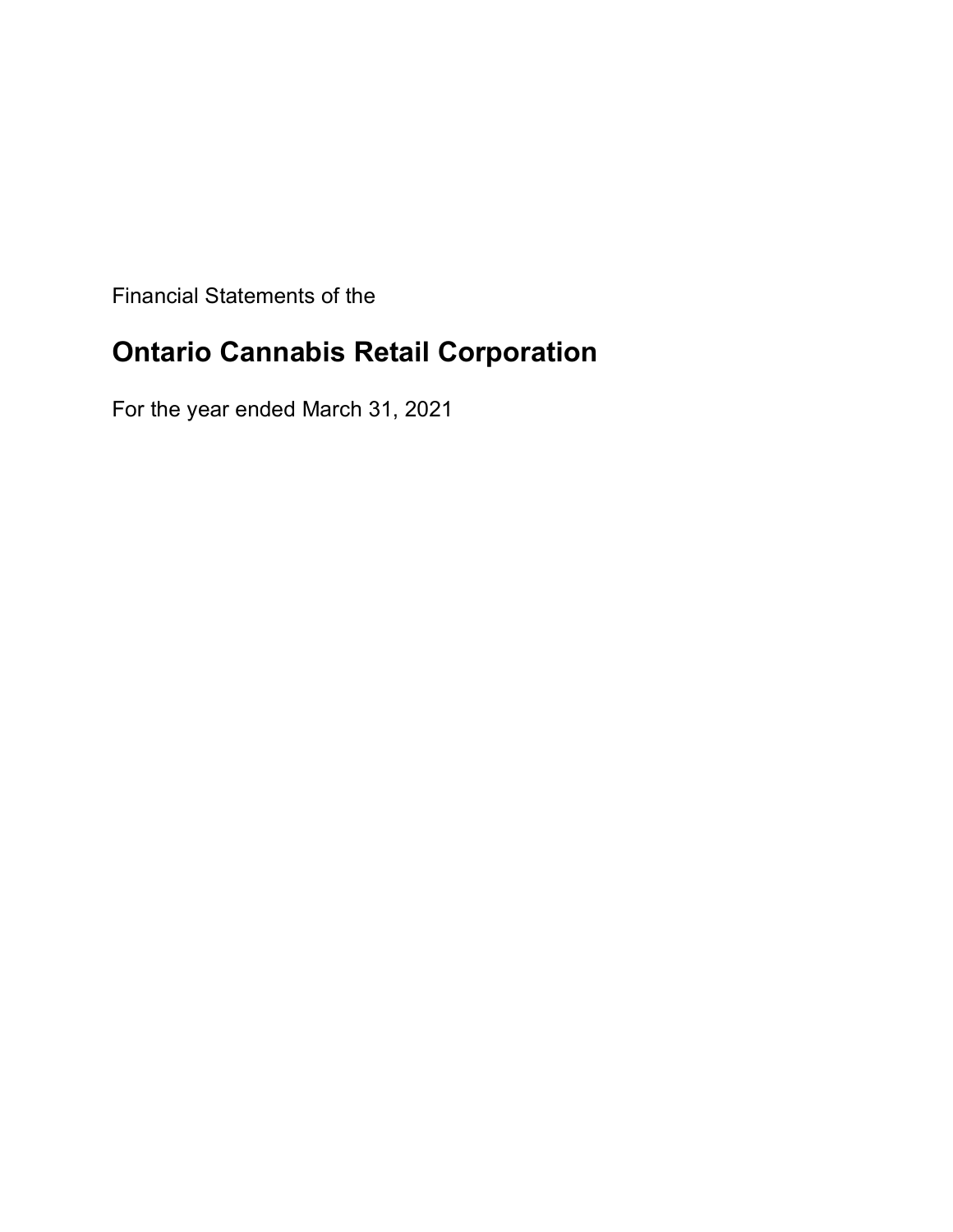# Responsibility for Financial Reporting

The preparation, presentation and integrity of the financial statements are the responsibility of management. This responsibility includes the selection and consistent application of appropriate accounting principles and methods in addition to making the estimates, judgments, and assumptions necessary to prepare the financial statements in accordance with International Financial Reporting Standards. The accompanying financial statements of the Ontario Cannabis Retail Corporation (OCRC) have been prepared in accordance with International Financial Reporting Standards and include amounts that are based on management's best estimates and judgement.

Management maintains a system of internal controls designed to provide reasonable assurance that the assets are safeguarded, and that reliable financial information is available on a timely basis. The system includes formal policies and procedures and an organizational structure that provides for appropriate delegation of authority and segregation of responsibilities. An internal audit function independently evaluates the effectiveness of these internal controls on an ongoing basis reports its findings to management and the Finance & Governance Committee of the Board.

The Board of Directors, through the Finance & Governance Committee, is responsible for ensuring that management fulfills its responsibilities for financial reporting and internal controls. The Finance & Governance Committee, comprised of OCRC Board members only, generally meets periodically with management, the internal auditors, and the Office of the Auditor General of Ontario to satisfy itself that each group has properly discharged its respective responsibilities. Also, the Office of the Auditor General of Ontario meets with the Finance & Governance Committee without management present.

The financial statements have been audited by the Office of the Auditor General of Ontario. The Auditor General's responsibility is to express an opinion on whether the financial statements are fairly presented in accordance with International Financial Reporting Standards. The Independent Auditor's Report outlines the scope of the Auditor General's examination and opinion.

On behalf of management:<br>
<br>
David Lobo

Interim President and Chief Executive Officer<br>Teela Merchant

Chief Financial Officer

September 1, 2021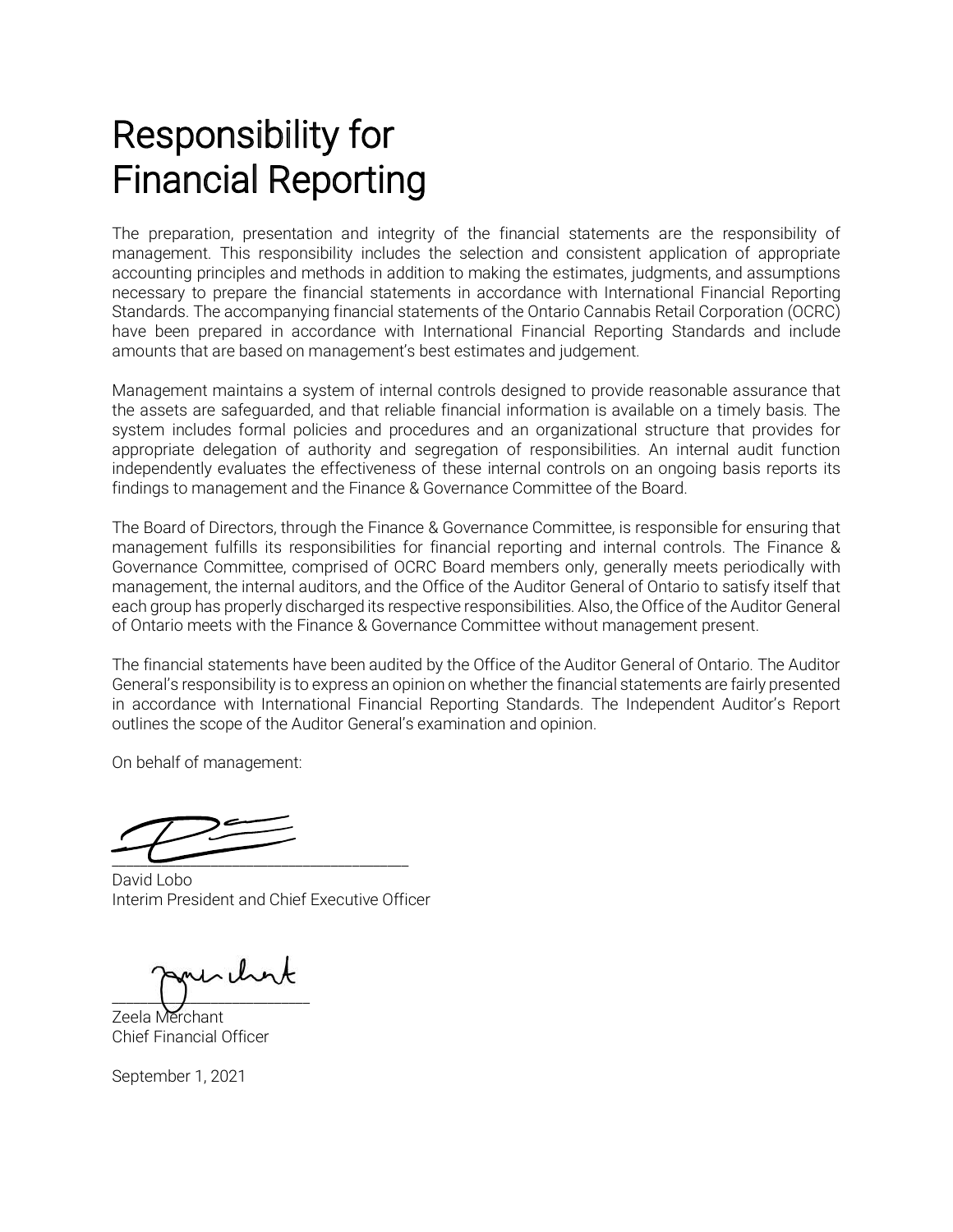

Office of the Auditor General of Ontario Bureau de la vérificatrice générale de l'Ontario

## INDEPENDENT AUDITOR'S REPORT

To the Board of the Ontario Cannabis Retail Corporation

### Opinion

I have audited the financial statements of the Ontario Cannabis Retail Corporation (the Corporation), which comprise the statement of financial position as at March 31, 2021, and the statements of income and comprehensive income, changes in equity (deficit) and cash flows for the year then ended, and notes to the financial statements, including a summary of significant accounting policies.

In my opinion, the accompanying financial statements present fairly, in all material respects, the financial position of the Corporation as at March 31, 2021, and its financial performance and its cash flows for the year then ended in accordance with International Financial Reporting Standards (IFRSs).

## Basis for Opinion

I conducted my audit in accordance with Canadian generally accepted auditing standards. My responsibilities under those standards are further described in the *Auditor's Responsibilities for the Audit of the Financial Statements* section of my report. I am independent of the Corporation in accordance with the ethical requirements that are relevant to my audit of the financial statements in Canada, and I have fulfilled my other ethical responsibilities in accordance with these requirements. I believe that the audit evidence I have obtained is sufficient and appropriate to provide a basis for my opinion.

## Responsibilities of Management and Those Charged with Governance for the Financial **Statements**

Management is responsible for the preparation and fair presentation of these financial statements in accordance with IFRSs, and for such internal control as management determines is necessary to enable the preparation of financial statements that are free from material misstatement, whether due to fraud or error.

In preparing the financial statements, management is responsible for assessing the Corporation's ability to continue as a going concern, disclosing, as applicable, matters related to going concern and using the going concern basis of accounting unless the Corporation either intends to cease operations, or has no realistic alternative but to do so.

Those charged with governance are responsible for overseeing the Corporation's financial reporting process.

Box 105, 15th Floor 20 Dundas Street West Toronto, Ontario M5G 2C2 416-327-2381 fax 416-326-3812

B.P. 105, 15<sup>e</sup> étage 20, rue Dundas ouest Toronto (Ontario) M5G 2C2 416-327-2381 télécopieur 416-326-3812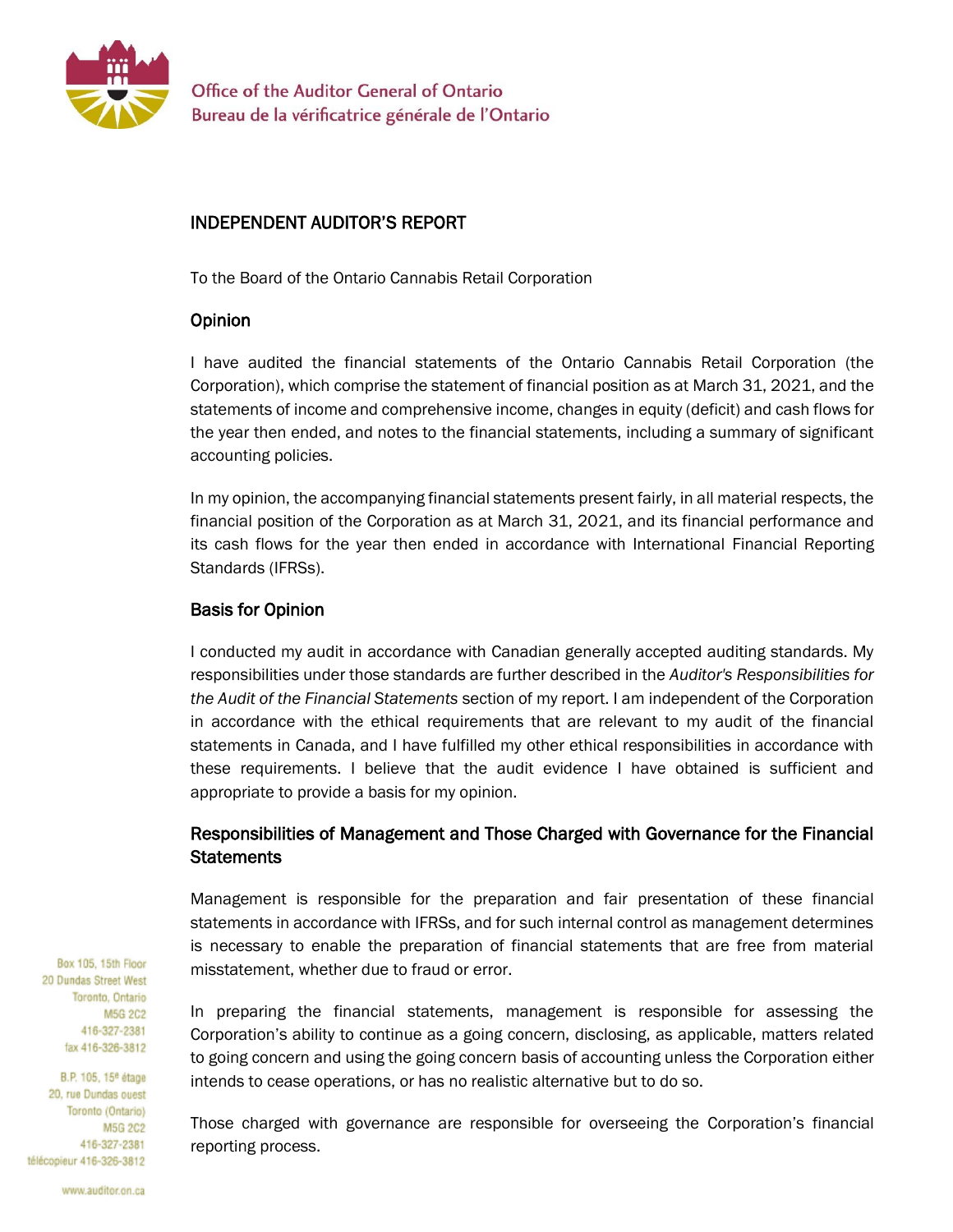## Auditor's Responsibility for the Audit of the Financial Statements

My objectives are to obtain reasonable assurance about whether the financial statements as a whole are free from material misstatement, whether due to fraud or error, and to issue an auditor's report that includes my opinion. Reasonable assurance is a high level of assurance, but is not a guarantee that an audit conducted in accordance with Canadian generally accepted auditing standards will always detect a material misstatement when it exists. Misstatements can arise from fraud or error and are considered material if, individually or in the aggregate, they could reasonably be expected to influence the economic decisions of users taken on the basis of these financial statements.

As part of an audit in accordance with Canadian generally accepted auditing standards, I exercise professional judgment and maintain professional skepticism throughout the audit. I also:

- Identify and assess the risks of material misstatement of the financial statements, whether due to fraud or error, design and perform audit procedures responsive to those risks, and obtain audit evidence that is sufficient and appropriate to provide a basis for my opinion. The risk of not detecting a material misstatement resulting from fraud is higher than for one resulting from error, as fraud may involve collusion, forgery, intentional omissions, misrepresentations, or the override of internal control.
- Obtain an understanding of internal control relevant to the audit in order to design audit procedures that are appropriate in the circumstances, but not for the purpose of expressing an opinion on the effectiveness of the Corporation's internal control.
- Evaluate the appropriateness of accounting policies used and the reasonableness of accounting estimates and related disclosures made by management.
- Conclude on the appropriateness of management's use of the going concern basis of accounting and based on the audit evidence obtained, whether a material uncertainty exists related to events or conditions that may cast significant doubt on the Corporation's ability to continue as a going concern. If I conclude that a material uncertainty exists, I am required to draw attention in my auditor's report to the related disclosures in the financial statements or, if such disclosures are inadequate, to modify my opinion. My conclusions are based on the audit evidence obtained up to the date of my auditor's report. However, future events or conditions may cause the Corporation to cease to continue as a going concern.
- Evaluate the overall presentation, structure and content of the financial statements, including the disclosures, and whether the financial statements represent the underlying transactions and events in a manner that achieves fair presentation.

I communicate with those charged with governance regarding, among other matters, the planned scope and timing of the audit and significant audit findings, including any significant deficiencies in internal control that I identify during my audit.

windock

Toronto, Ontario Bonnie Lysyk, MBA, FCPA, FCA, LPA

September 1, 2021 Auditor General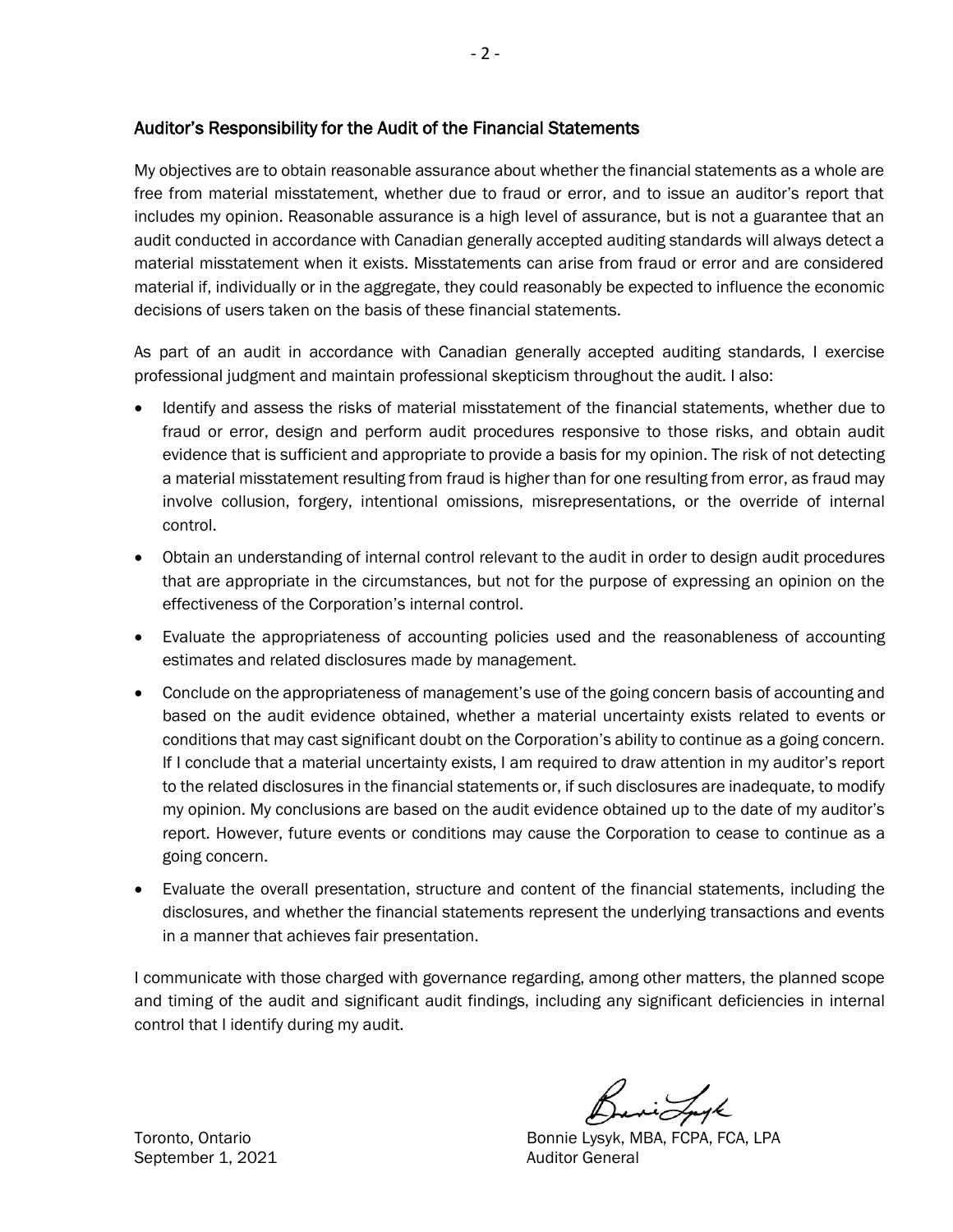# **ONTARIO CANNABIS RETAIL CORPORATION Statement of Financial Position**

### *(Canadian dollars)*

|                                               | <b>Note</b>    | March 31, 2021 | March 31, 2020 |
|-----------------------------------------------|----------------|----------------|----------------|
| <b>Assets</b>                                 |                |                |                |
| <b>Current Assets</b>                         |                |                |                |
| Cash                                          | 3              | 166,393,918    | 82,597,338     |
| Trade and other receivables                   | 4              | 822,005        | 2,176,827      |
| Inventories                                   | 5              | 72,761,569     | 37,651,903     |
| <b>Prepaid Services</b>                       |                | 1,047,275      | 440,667        |
|                                               |                | 241,024,767    | 122,866,735    |
| <b>Non-current Assets</b>                     |                |                |                |
| <b>Prepaid Services</b>                       |                | 102,874        | 133,546        |
| Property, equipment and intangible assets     | 6              | 3,707,196      | 2,691,755      |
| Right-of-use assets                           | $\overline{7}$ | 47,320,067     | 13,421,506     |
|                                               |                | 51,130,137     | 16,246,807     |
| <b>Total Assets</b>                           |                | 292, 154, 904  | 139, 113, 542  |
| <b>Liabilities and Equity (Deficit)</b>       |                |                |                |
| <b>Current Liabilities</b>                    |                |                |                |
| Trade and other payables                      | 8              | 126,358,200    | 71,447,742     |
| Provisions                                    | 9              | 2,592,872      | 2,009,877      |
| Leases                                        | 7              | 2,993,508      | 1,460,753      |
| <b>Borrowings</b>                             | 10             | 9,386,099      | 9,386,099      |
|                                               |                | 141,330,679    | 84,304,471     |
| <b>Non-current Liabilities</b>                |                |                |                |
| Leases                                        | $\overline{7}$ | 45,432,498     | 12,416,624     |
| <b>Borrowings</b>                             | 10             | 65,367,518     | 72,578,209     |
|                                               |                | 110,800,016    | 84,994,833     |
| <b>Total Liabilities</b>                      |                | 252,130,695    | 169,299,304    |
| <b>Equity (Deficit)</b>                       |                |                |                |
| Accumulated equity (deficit)                  |                | 40,024,209     | (30, 185, 762) |
| <b>Total Liabilities and Equity (Deficit)</b> |                | 292,154,904    | 139, 113, 542  |

See accompanying notes to the financial statements.

Approved by:

Connie Dejak, Chair, Board of Directors

Philip Leong, Board Member, Chair, Finance and Governance Committee

 $\mathbf{1}$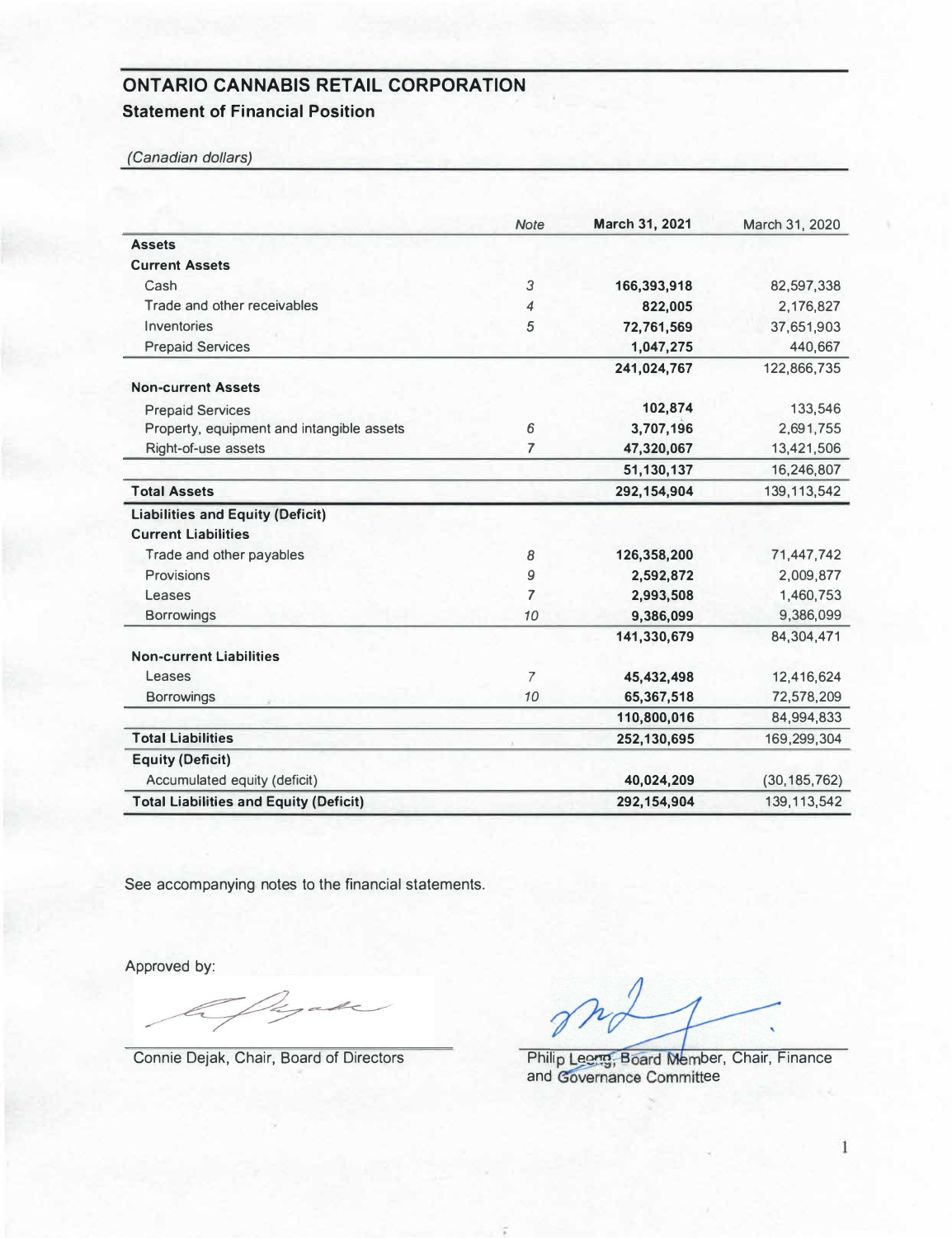# **ONTARIO CANNABIS RETAIL CORPORATION**<br>Statement of Income and Comprehensive Income<br>(Canadian dollars) Statement of Income and Comprehensive Income

(Canadian dollars)

|                                              | Note | For the year ended<br>March 31, 2021 | For the year ended<br>March 31, 2020 |
|----------------------------------------------|------|--------------------------------------|--------------------------------------|
| Revenue                                      | 11   | 651,705,806                          | 299,026,852                          |
| Cost of sales                                | 12   | (505, 750, 968)                      | (225,778,099)                        |
| Gross margin                                 |      | 145,954,838                          | 73,248,753                           |
| Other income                                 | 13   | 144.217                              | 1,533,560                            |
| Selling, general and administrative expenses | 14   | (73,622,749)                         | (54,591,637)                         |
| Income from operations                       |      | 72,476,306                           | 20,190,676                           |
| Finance income                               | 15   | 736.612                              | 730.250                              |
| Finance costs                                | 15   | (3,002,947)                          | (2,277,177)                          |
| Total comprehensive income                   |      | 70,209,971                           | 18,643,749                           |

See accompanying notes to the financial statements.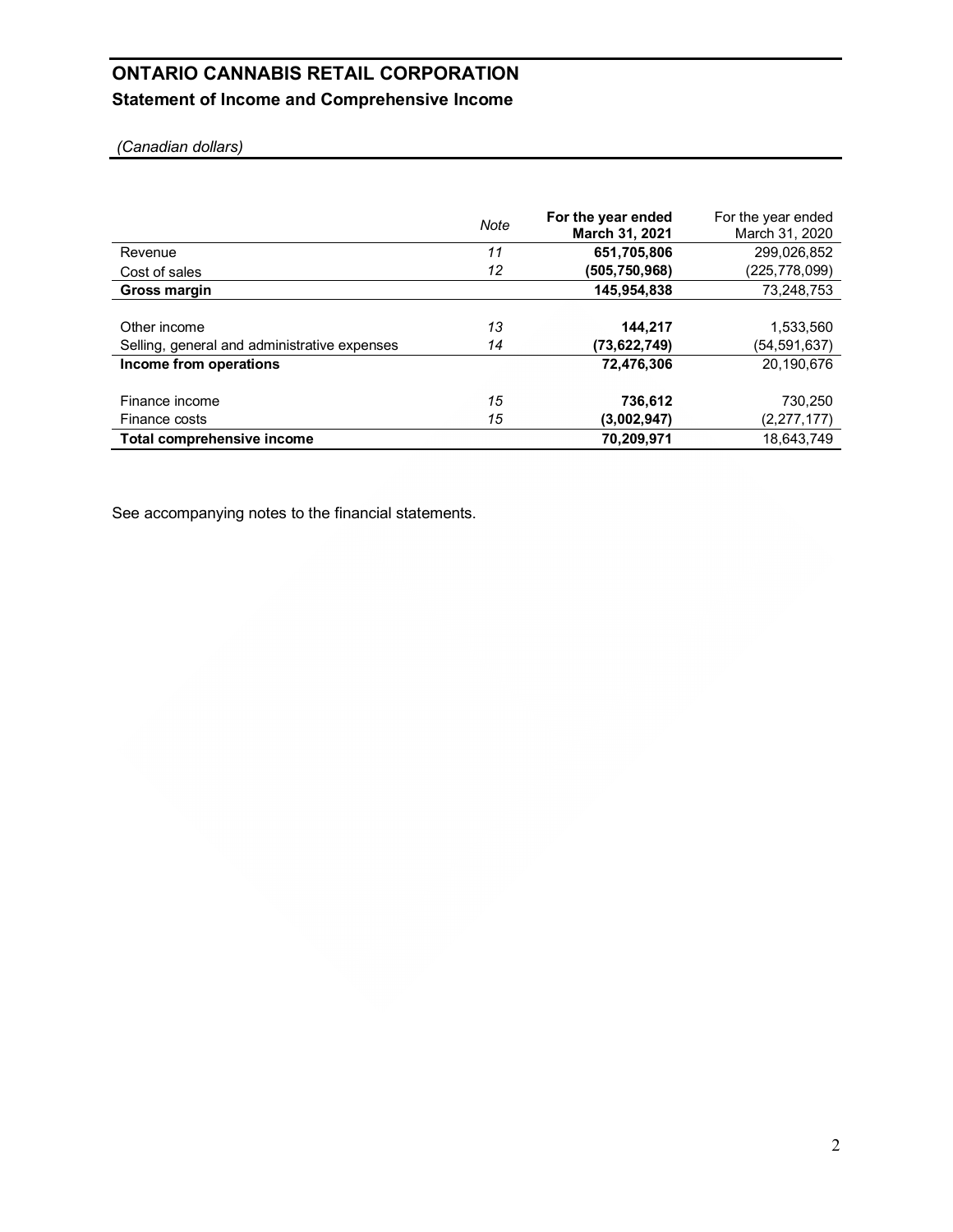# ONTARIO CANNABIS RETAIL CORPORATION Statement of Changes in Equity (Deficit)

(Canadian dollars)

|                                             | For the year ended<br>March 31, 2021 | For the year ended<br>March 31, 2020 |
|---------------------------------------------|--------------------------------------|--------------------------------------|
| Accumulated deficit at beginning of year    | (30, 185, 762)                       | (48,829,511)                         |
| Total comprehensive income for the year     | 70,209,971                           | 18,643,749                           |
| Accumulated equity (deficit) at end of year | 40,024,209                           | (30,185,762)                         |

See accompanying notes to the financial statements.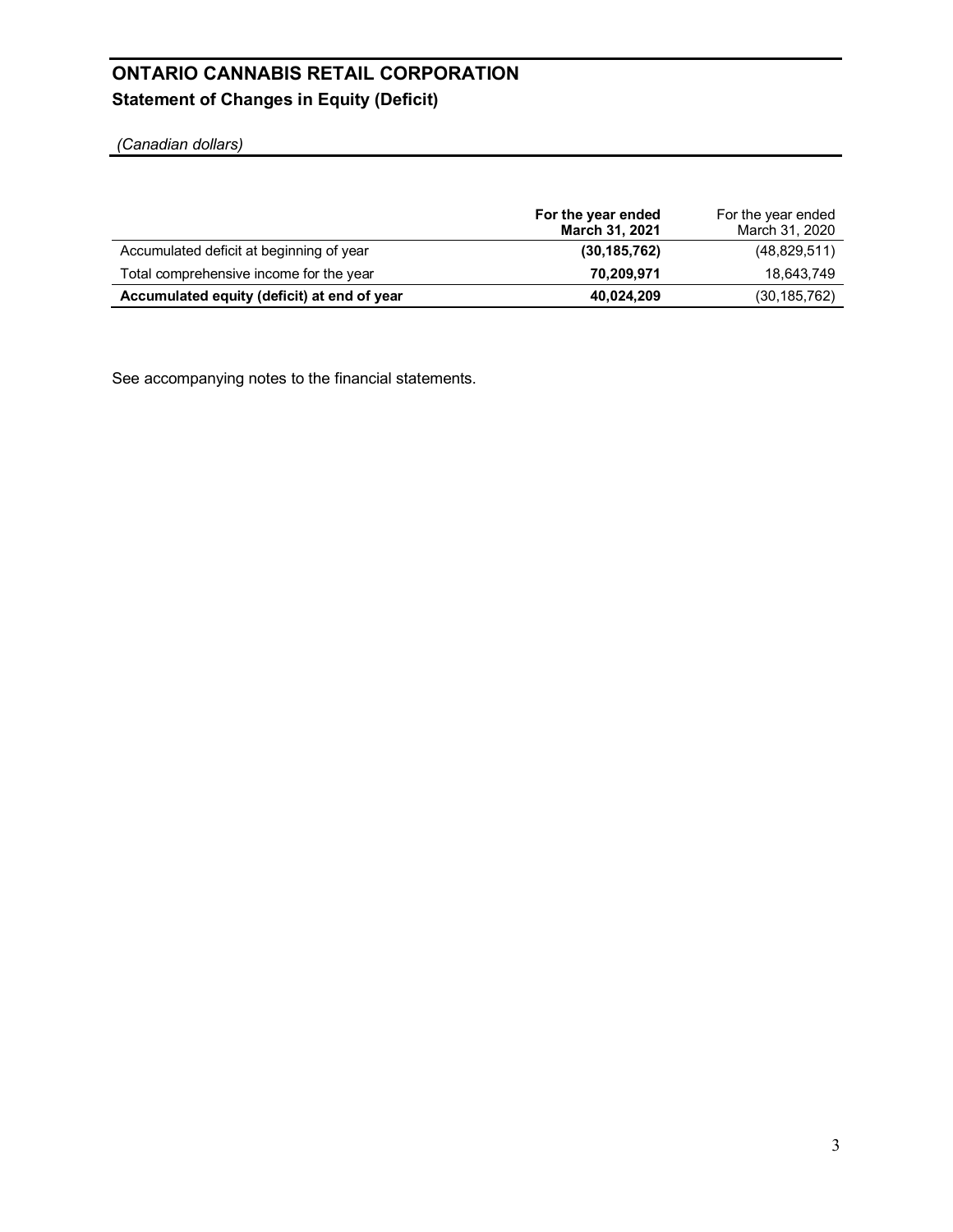# ONTARIO CANNABIS RETAIL CORPORATION Statement of Cash Flows

(Canadian dollars)

| <b>ONTARIO CANNABIS RETAIL CORPORATION</b>                |      |                                      |                                      |
|-----------------------------------------------------------|------|--------------------------------------|--------------------------------------|
| <b>Statement of Cash Flows</b>                            |      |                                      |                                      |
|                                                           |      |                                      |                                      |
| (Canadian dollars)                                        |      |                                      |                                      |
|                                                           |      |                                      |                                      |
|                                                           |      |                                      |                                      |
|                                                           | Note | For the year ended<br>March 31, 2021 | For the year ended<br>March 31, 2020 |
| <b>Operating activities:</b>                              |      |                                      |                                      |
| Total comprehensive income                                |      | 70,209,971                           | 18,643,749                           |
| Less:                                                     |      |                                      |                                      |
| Depreciation of right-of-use assets                       | 7    | 3,602,200                            | 1,515,887                            |
| Depreciation of property, equipment and intangible assets | 6    | 439,116                              | 452,761                              |
| Interest on borrowings                                    | 15   | 2,175,408                            | 1,915,452                            |
| Interest expenses on leases                               | 15   | 827,539                              | 361,725                              |
| Interest paid on leases                                   |      | (615,990)                            | (283, 648)                           |
| Loss (gain) on disposal of assets                         |      | 7,586                                | (50, 457)                            |
|                                                           |      | 76,645,830                           | 22,555,469                           |
| Changes in non-cash balances related to operations:       |      |                                      |                                      |
| Trade and other receivables                               | 4    | 1,354,822                            | 2,869,127                            |
| Inventories                                               | 5    | (35, 109, 666)                       | 8,824,681                            |
| Prepaid expenses                                          |      | (575, 936)                           | 453,164                              |
| Trade and other payables                                  | 8    | 54,910,458                           | 17,471,474                           |
| Provisions                                                | 9    | 582,995                              | 12,935                               |
| Net cash from operating activities                        |      | 97,808,503                           | 52,186,850                           |
| <b>Investing activities:</b>                              |      |                                      |                                      |
| Purchase of property, equipment and intangible assets     | 6    | (1,462,143)                          | (2,558,045)                          |
| Proceeds from sale of assets                              |      |                                      | 267,808                              |
| Net cash used in investing activities                     |      | (1,462,143)                          | (2, 290, 237)                        |
| <b>Financing activities:</b>                              |      |                                      |                                      |
| (Repayments) proceeds from borrowings                     | 10   | (9,386,099)                          | 15,000,000                           |
| Lease payments                                            | 7    | (2,731,216)                          | (1, 102, 657)                        |
| Prepayments of right-of-use assets under construction     | 7    | (432, 465)                           |                                      |
| Net cash (used in) from financing activities              |      | (12, 549, 780)                       | 13,897,343                           |
| Net increase in cash                                      |      | 83,796,580                           | 63,793,956                           |
| Cash, beginning of year                                   |      | 82,597,338                           | 18,803,382                           |
| Cash, end of year                                         |      | 166,393,918                          | 82,597,338                           |

See accompanying notes to the financial statements.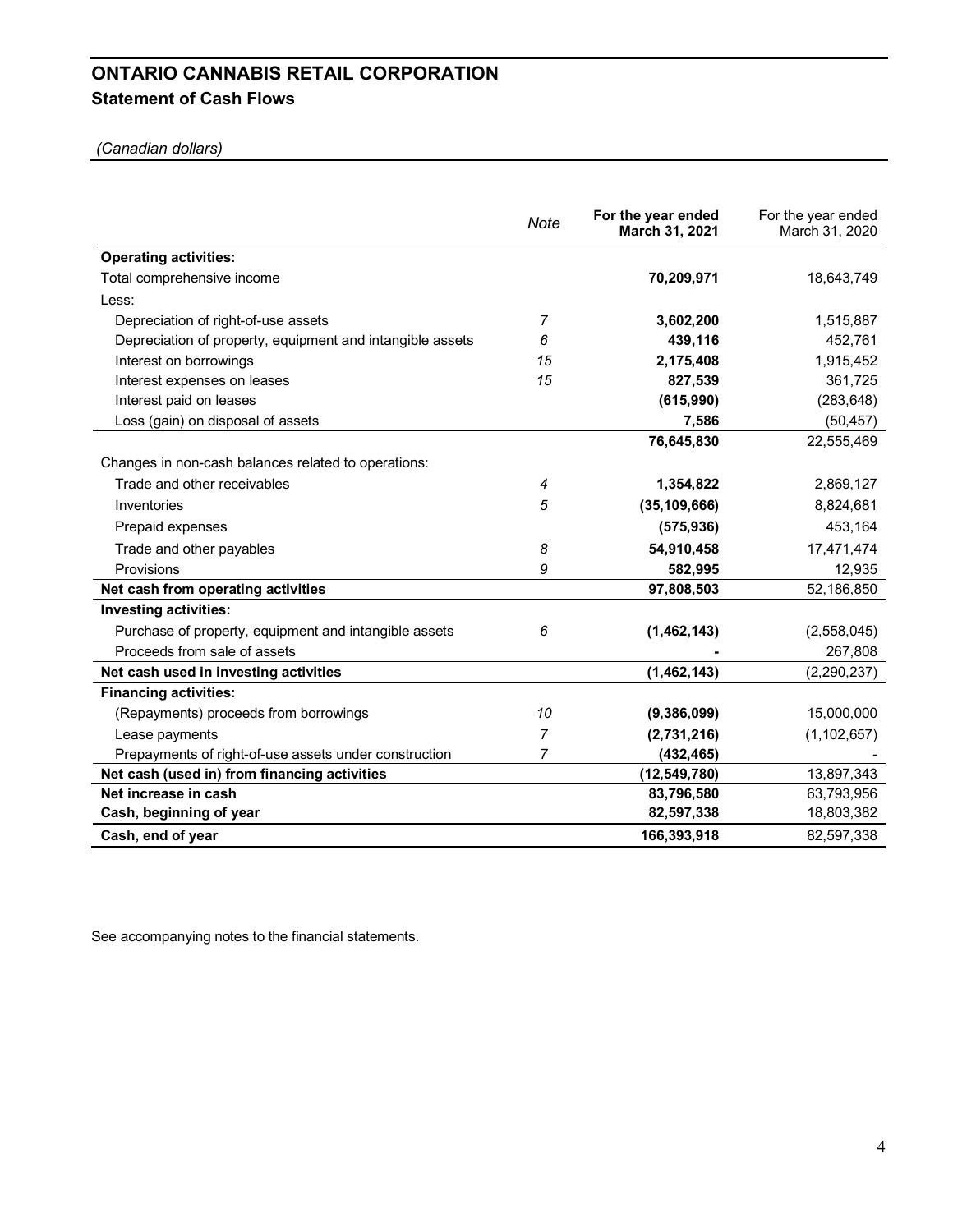(Canadian dollars)

### **Index to Notes to Financial Statements**

| 1.         |  |
|------------|--|
| 2.         |  |
| 3.         |  |
| 4.         |  |
| 5.         |  |
| 6.         |  |
| 7.         |  |
| 8.         |  |
| 9.         |  |
| 10.        |  |
| 11.        |  |
| 12.        |  |
| 13.        |  |
|            |  |
| 15.        |  |
| 16.        |  |
| 17.        |  |
| 18.        |  |
| 19.        |  |
| <b>20.</b> |  |
|            |  |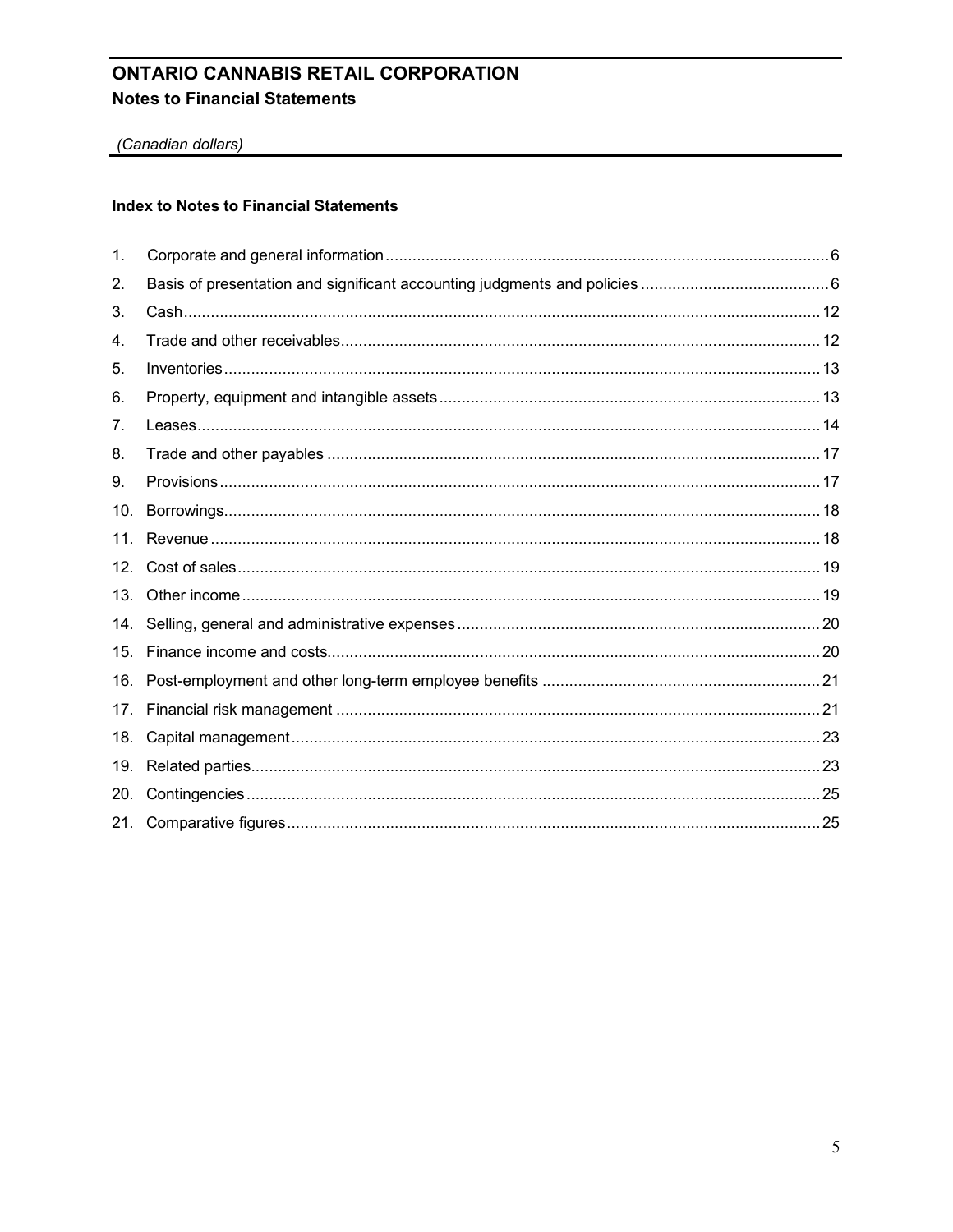### (Canadian dollars)

### 1. Corporate and general information

The Ontario Cannabis Retail Corporation ("OCRC") is a corporation without share capital incorporated under the Ontario Cannabis Retail Corporation Act, S.O. 2017, Chapter 26, Schedule 2 ("the Act"). OCRC was established on December 12, 2017 as an agent of the Crown.

The Act authorizes OCRC to buy, possess and sell non-medical cannabis and related products and gives OCRC the exclusive right in the province to sell non-medical cannabis to end-use e-commerce customers and to wholesale customers licensed by the Alcohol and Gaming Commission of Ontario ("AGCO") to sell cannabis in privately run stores.

As an Ontario Crown corporation, OCRC is exempt from income taxes. Under the Act, OCRC will transfer its net profits to the Province of Ontario ("Province") at such times and in such manner as may be directed.

OCRC's fiscal year begins on April 1 in each year and ends on March 31 in the following year.

OCRC's head office is located at 4100 Yonge Street, 2<sup>nd</sup> Floor, Toronto, Ontario, Canada, M2P 2B5.

### 2. Basis of presentation and significant accounting judgments and policies

### 2.1 Statement of compliance

These financial statements have been prepared in accordance with International Financial Reporting Standards ("IFRS") as issued by the International Accounting Standards Board ("IASB").

The audited financial statements were approved by the Board of Directors and authorized for issue on September 1, 2021.

### 2.2 Basis of presentation

These financial statements have been prepared on the basis of historical cost. Cost is recorded based on the fair value of the consideration given in exchange for the assets.

### 2.3 Functional and presentation currency

These financial statements are presented in Canadian dollars, OCRC's functional currency.

### 2.4 Accounting standards, amendments and interpretations issued, but not yet effective

There are no IFRS standards that are not yet effective that would be expected to have a material impact on OCRC.

### 2.5 Revenue

Revenue from sale of wholesale and eCommerce goods is measured at the fair value of consideration received from the sale of goods in the ordinary course of OCRC's activities less any applicable taxes, actual and expected returns. Revenue from wholesale and eCommerce is recognized when the customer receives the product or upon estimated receipt by the customer.

Revenue from the data subscription program is measured at the fair value of consideration received from participants in the program, less any applicable taxes. Revenue from the data subscription program is recognized at the time the annual fee is charged.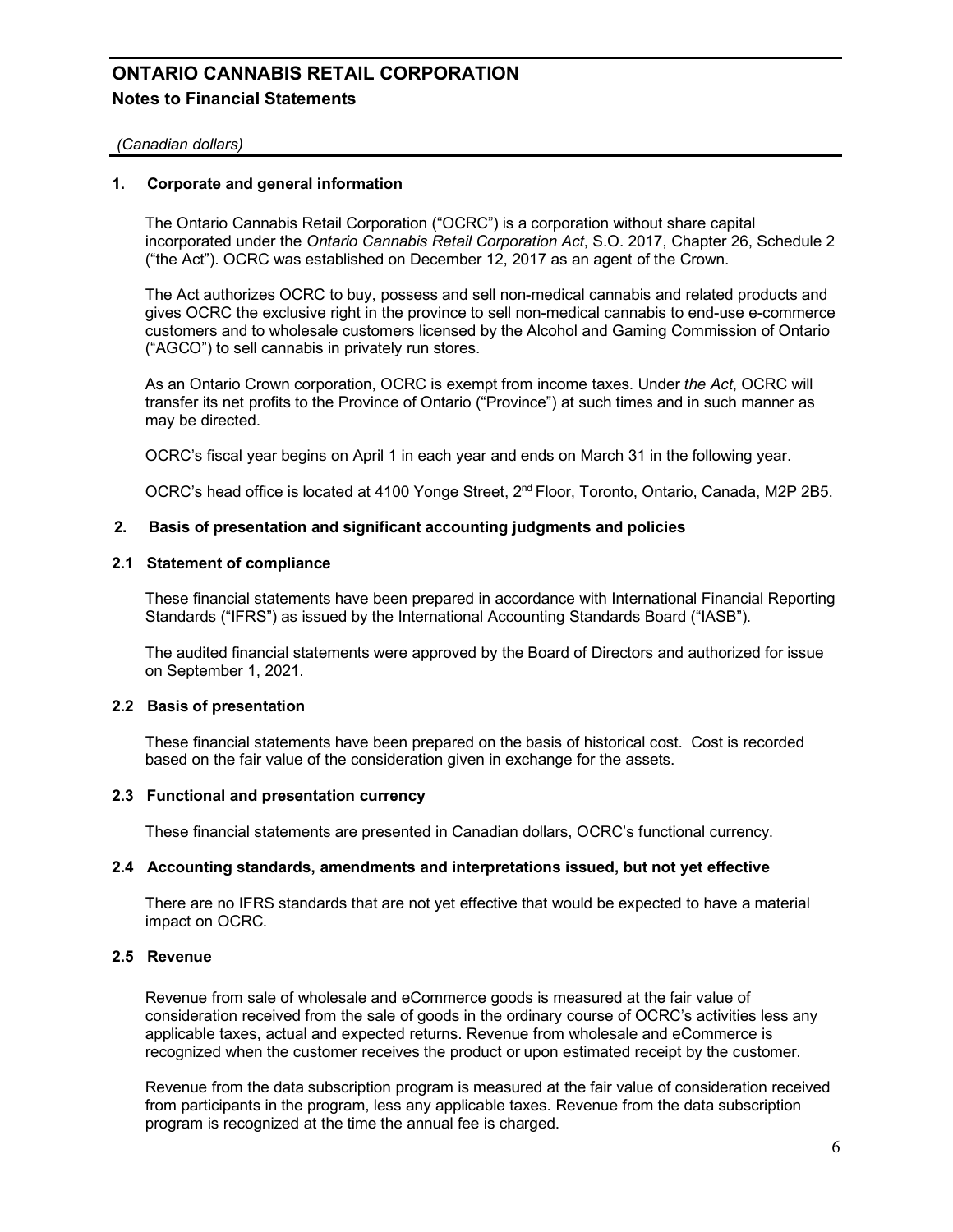### (Canadian dollars)

### 2.6 Cost of sales

Cost of sales includes the cost of inventories expensed during the year and other costs incurred to fulfill performance obligations to customers.

### 2.7 Other income

Other income comprises income from trade day which is recognized when the event is held, and the income can be measured reliably.

### 2.8 Finance income and costs

Finance income comprises interest income on cash balances.

Finance costs consist of interest expense on borrowings and lease liabilities.

Interest income and expense are calculated using the effective interest method.

### 2.9 Trade and other receivables

Trade and other receivables are recognized initially at fair value and subsequently measured at amortized cost. The carrying amount of trade and other receivables is reduced through the use of an allowance for lifetime expected credit losses.

Trade receivables related to customers are not currently applicable to OCRC, as payment is received metallient of the metallients of the customers.<br>
The income comprises income from trade day which is recognized when the event is held, and the<br>
infinite income comprises income from trade day which is recognized receivables, sundry receivables, recoverable input tax credits and interest receivable on cash balances.

The carrying amount of chargeback receivables is reduced through the use of an allowance where there is objective evidence that OCRC will not be able to collect amounts due from a vendor chargeback. OCRC makes use of a simplified approach in accounting for trade and other receivables and records the loss allowance as lifetime expected credit losses. These are the expected shortfalls in contractual cash flows, considering the potential for default at any point during the life of the financial instrument. OCRC assess impairment of chargeback receivables on an individual basis as they possess separate credit risk characteristics. OCRC establishes an allowance on vendor chargeback receivables taking into consideration, external indicators, current economic trends, historical experience and forecasts of future economic conditions. When receivables are deemed uncollectible it is written off against the allowance. The loss is recognized as selling, general, and administrative expenses in the Statement of Income and Comprehensive Income.

### 2.10 Inventories

Inventories are measured at the lower of cost and net realizable value. Cost is determined by the weighted average cost method. Net realizable value is the estimated selling price in the ordinary course of business, less applicable variable selling expenses.

Cost includes all direct expenditures to bring the inventory to its present location and condition net of vendor allowances. Inventories are written down to net realizable value when the cost of inventories is not estimated to be recoverable.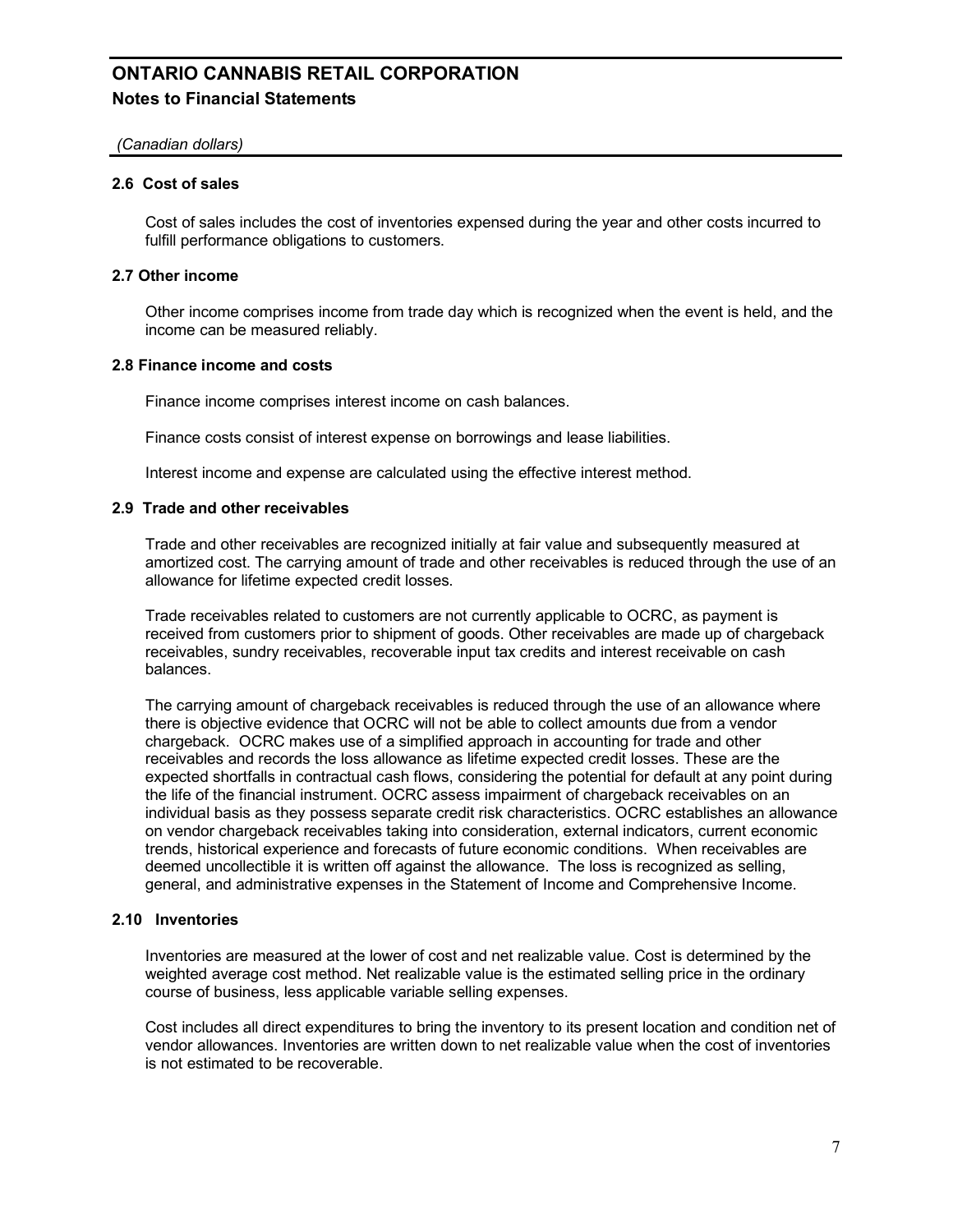### (Canadian dollars)

### 2.11 Property and equipment

Capital expenditures with a future useful life beyond the current year are measured at historical cost less accumulated depreciation and accumulated impairment losses. Historical cost includes expenditures that are directly attributable to the acquisition of the asset.

Depreciation is recognized in the Statement of Income and Comprehensive Income over the expected useful lives of each major component of property and equipment, using the straight-line method. The estimated useful lives and depreciation method are reviewed at the end of each reporting period, with the effect of any changes in estimate accounted for on a prospective basis.

The cost of subsequently replacing part of an item of property and equipment is recognized in the carrying amount of the item if it is probable that the future economic benefits related to the part will flow to OCRC, and its cost can be measured reliably. The carrying amount of the replaced item of property and equipment is derecognized, if it is disposed, or if there are no future economic benefits expected. The costs of the day-to-day servicing of property and equipment are recognized as expense as incurred.

The estimated useful lives of property and equipment are as follows:

| 4 vears                                      |
|----------------------------------------------|
| 10 vears                                     |
| 4 to 10 years                                |
| Initial building lease term + 1 renewal term |
|                                              |

Property and equipment that is work-in-progress is measured at historical cost. Depreciation commences when they are available for use.

### 2.12 Intangible assets

Intangible assets with finite lives are measured at cost less accumulated depreciation and any accumulated impairment losses. These intangible assets are depreciated on a straight-line basis over their estimated useful lives.

Intangible assets include externally acquired software, which has an estimated useful life of three to four years.

### 2.13 Impairment of property, equipment and intangible assets

After recognition of an asset, an item of property, equipment and intangible asset shall be carried at its cost less any accumulated depreciation and accumulated impairment losses. An asset is impaired when its carrying amount exceeds its recoverable amount. To determine whether an item of property, equipment and intangible assets is impaired, OCRC considers whether:

- the asset value has declined significantly;
- significant changes with adverse effects on OCRC have taken place, impacting the use of the assets;
- the carrying value of a net asset is significantly higher than its market value;
- evidence is available of obsolescence or physical damage, having a significant impact on OCRC's financial position.

If any such indications exist, the recoverable amount of the asset or cash-generating unit (CGU) which is the higher of its fair value less cost of disposal and its value in use, must be determined. A CGU is the smallest identifiable group of assets that generate cash inflows that are largely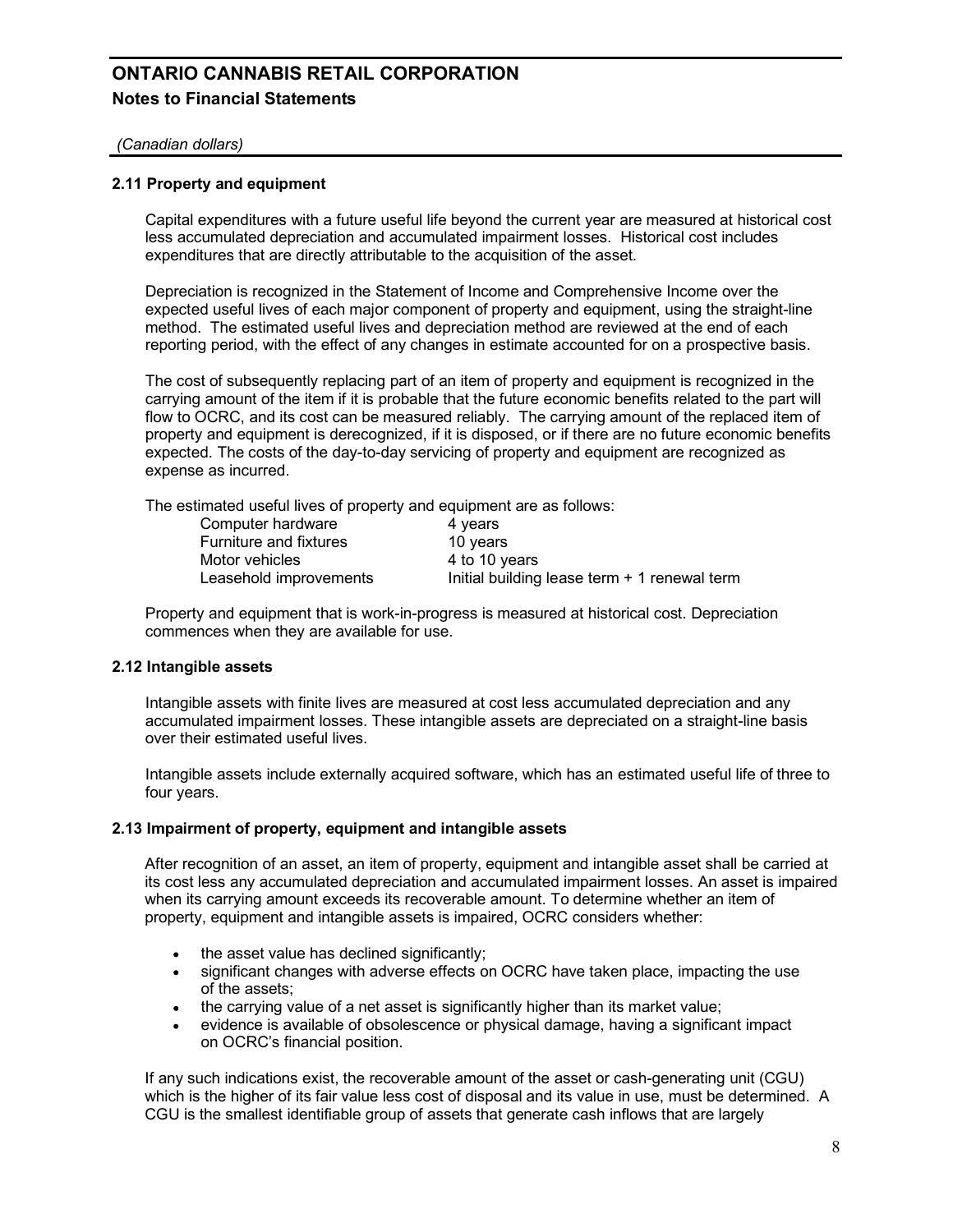### (Canadian dollars)

independent of the cash inflows from other assets or group of assets. If the recoverable amount of an asset of CGU is estimated to be less than its carrying amount, the amount of the asset or CGU is reduced to its recoverable amount. TARIO CANNABIS RETAIL CORPORATION<br>
andian dollars)<br>
independent of the cash inflows from other assets or group of assets. If the recoverable amount of an<br>
asset of CGU is estimated to be less than its carrying amount, the

### 2.14 Leases

The OCRC assesses whether a contract is or contains a lease at inception of the contract. A lease conveys the right to direct the use and obtain substantially all of the economic benefits of an identified asset for a period of time in exchange for consideration.

With the exception of short-term leases and leases of low-value assets, OCRC recognizes a lease liability on the lease commencement date. The initial amount of the lease liability comprises the present value of the lease payments during the lease term. The lease term is the non-cancellable period for which OCRC has the right to use the asset, including extension or termination option periods that OCRC is reasonably certain to exercise.

The lease payments are discounted using the interest rate implicit in the lease, if that rate can be readily determined. If that rate cannot be readily determined, the lease payments are discounted using OCRC's incremental borrowing rate, which is the applicable rate of the Ontario Financing Authority at the lease commencement date. Subsequently, the lease liability is measured by increasing the liability to reflect interest and decreasing the liability to reflect payments. The lease liability is remeasured to reflect reassessment or modification or to reflect in-substance fixed lease payments. The revised lease payments are discounted using the OCRC's incremental borrowing rate at the date of reassessment when the rate implicit in the lease cannot be readily determined. The amount of the remeasurement of the lease liability is reflected as an adjustment to the carrying amount of the right-of-use asset. The exception being when the carrying amount of the right-of-use asset has been reduced to zero then any excess is recognized in Statement of Income and Comprehensive Income.

Short-term leases and leases of low-value assets are accounted for by recognizing the lease payments on a straight-line basis over the lease term.

Right-of-use assets are measured at cost, comprised of the initial amount of the lease liability; lease payments made at or before the lease commencement date, less any incentives received; initial direct costs; and an estimate of dismantling or restoration costs to be incurred. Right-of-use assets under construction are capitalized when lease payments are made prior to the commencement date. Right-of-use assets under construction are not depreciated until such time they are available for use. Right-of-use assets under construction is subsequently transferred to its applicable category and depreciation would commence over the lease term.

As a practical expedient, IFRS 16 permits a lessee not to separate non-lease components, and to instead account for any lease and associated non-lease components as a single arrangement. OCRC has not used this practical expedient, as a result the OCRC accounts for each lease component and any associated non-lease component as a separate lease component. Non-lease components, also referred to as variable lease payments, such as property taxes, management fees and utilities have been expensed as incurred throughout the year.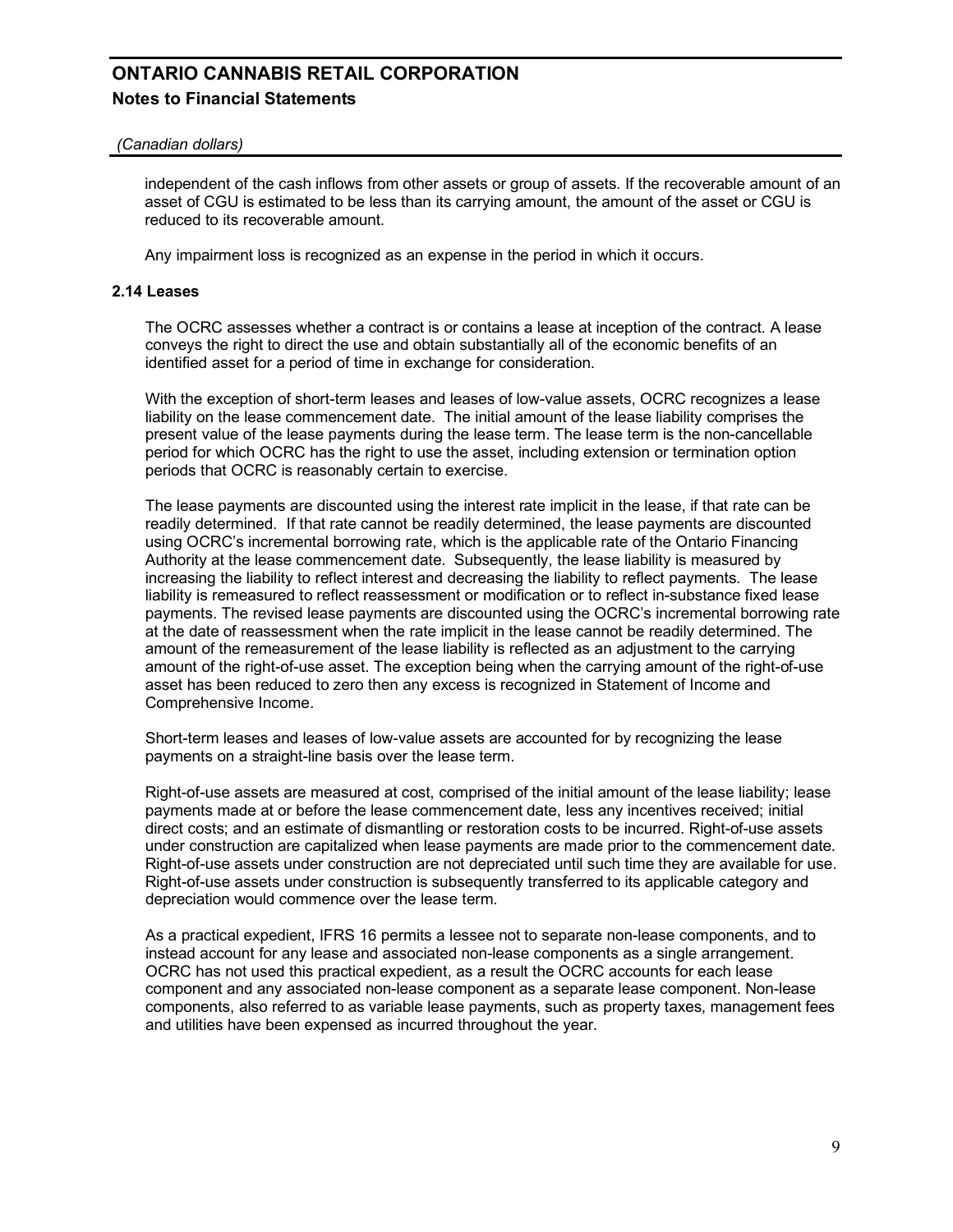### (Canadian dollars)

### 2.15 Trade and other payables

Trade and other payables are classified and measured at amortized cost as they are generally shortterm in nature and due within one year of the Statement of Financial Position date. Trade payables are non-interest bearing and are initially measured at fair value and subsequently remeasured at amortized cost.

 Vendor chargebacks are offset against liabilities when OCRC has a legally enforceable right to offset the receivable amount and intends to settle on a net basis.

### 2.16 Provisions

Provisions are recognized when there is a present legal or constructive obligation because of a past event, for which it is probable that an outflow of economic benefit will be required to settle the obligation and where a reliable estimate can be made of the amount of the obligation.

### 2.17 Borrowings

Borrowings are financial liabilities with original maturity dates greater than one year. They are initially measured at fair value less transaction costs and subsequently measured at amortized cost, using the effective interest method.

### 2.18 Employee Benefits

### Pension benefits costs

OCRC provides defined pension benefits for all its permanent employees (and to non-permanent employees who elect) through the Public Service Pension Fund ("PSPF") and the Ontario Public Service Employees Union (OPSEU) Pension Fund. The Province, which is the sole sponsor of the PSPF and a joint sponsor of the OPSEU Pension Fund, determines OCRC's annual contribution to the funds. As sponsors are responsible for ensuring that the pension fund is financially viable, any surpluses and unfunded liabilities arising from statutory actuarial funding valuations are not assets or obligations of the OCRC.

The OCRC does not have a net obligation in respect of the defined benefit pension plans as the plan are established by the Province of Ontario. The Province of Ontario controls all entities included in the pension plans. The OCRC has classified these plans as state plans as there is no contractual agreement or stated policy for charging the net defined benefit cost of the plans to the OCRC. As such, the OCRC records these post-employment benefits as a defined contribution plan and is charged to the Statement of income and other comprehensive income in the period the contributions become payable.

### Short-term employee benefits

Short-term employee benefits are benefits that are expected to the wholly settled within twelve months of the annual reporting period in which they are earned by employees.

### Other long-term employee benefits

Employee benefits other than those provided by the Province include Workplace Safety and Insurance Board ("WSIB") and Long-Term Disability ("LTD"). These plans provide long-term income protection benefits to employees when they are no longer providing active service.

As a Schedule 2 employer, the OCRC is a self-insured employer and therefore must pay for the full cost of claims as the payments are due and cover all WSIB related administrative expenses. The WSIB maintains full authority over the Schedule 2 claims entitlement process.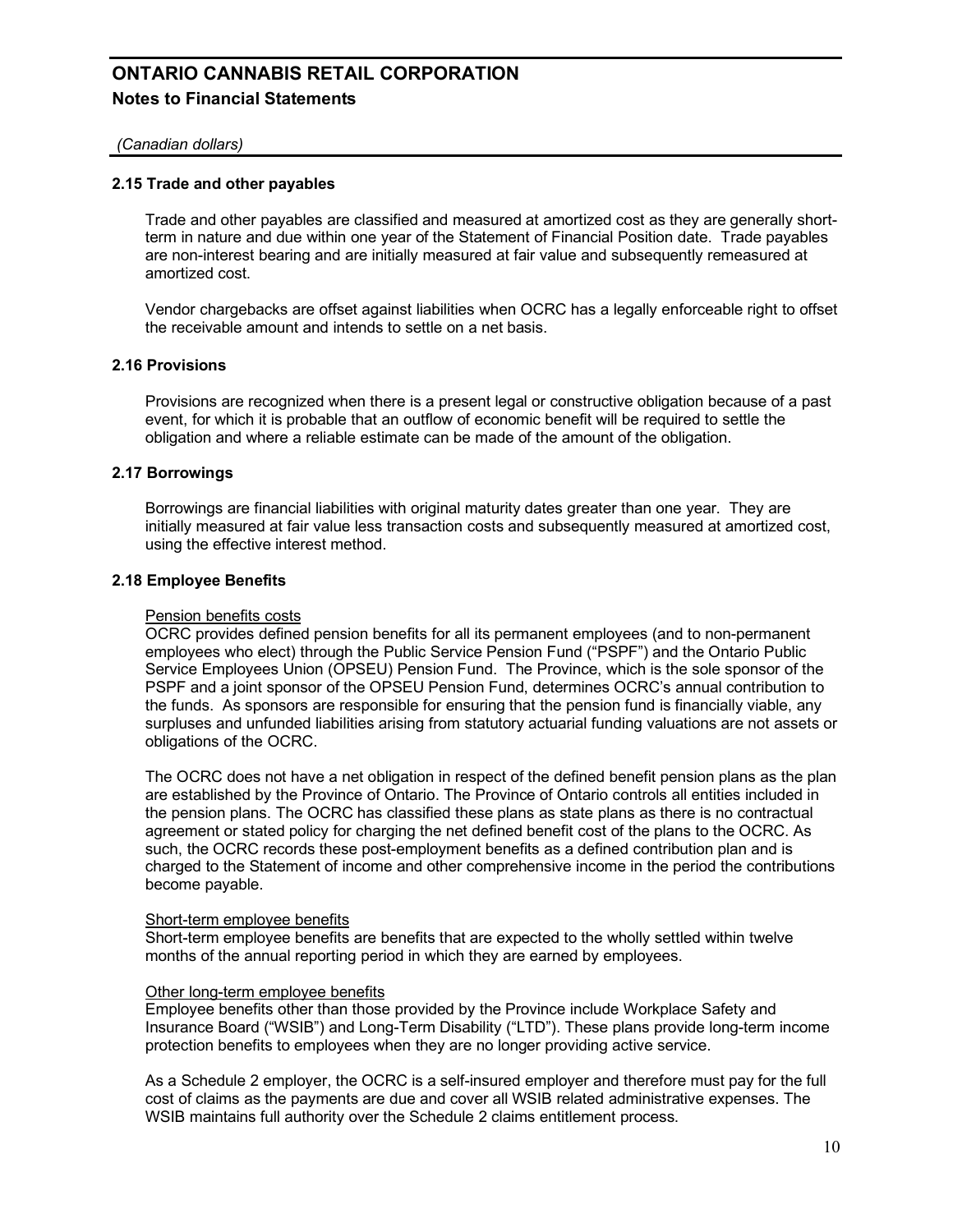Other long-term employee benefits are employee benefits that are not expected to be wholly settled within twelve months of the annual reporting period in which they are earned by employees. Provisions for long-term employee benefits are measured at the present value of the estimated future cash flows. Other long-term employee benefits are employee benefits that are not expected to be wholly settled<br>within twelve months of the annual reporting period in which they are earned by employees.<br>
Financial Frowisions for long-t Other long-term employee benefits are employee benefits that are not expected to be wholly settled<br>within twelve months of the annual reporting period in which they are earned by employees.<br>
Financial Frowisions for tong-t

### 2.19 Financial instruments

Financial assets and financial liabilities are recognized when OCRC becomes a party to the contractual provisions of the financial instrument.

Financial assets and financial liabilities are initially measured at fair value, plus or minus transaction costs that are directly attributable to their acquisition.

The measurement of financial instruments in subsequent periods and the recognition of changes in fair value depend on the category in which they are classified.

OCRC has classified and measured its financial instruments as follows:

| <b>Financial Asset/Liability</b> | <b>Measurement</b> |
|----------------------------------|--------------------|
| Cash                             | Amortized cost     |
| Trade and other receivables      | Amortized cost     |
| Trade and other payables         | Amortized cost     |
| <b>Borrowings</b>                | Amortized cost     |

### Amortized cost

This measurement category applies to financial instruments in which assets are held for collection of contractual cash flows in which the cash flows represent solely payments of principal and interest. Cash, trade and other receivables, trade and other payables and borrowings are measured at amortized cost.

### Fair value measurements

The OCRC does not have financial instruments measured at fair value.

### 2.20 Use of estimates and judgments

The preparation of financial statements in accordance with IFRS requires management to make judgments, estimates and assumptions that affect the application of accounting policies and the carrying amount of assets and liabilities, disclosures of contingent assets and liabilities as at the date of the financial statements, and the carrying amount of revenues and expenses for the reporting period. These estimates are changed periodically and, as adjustments become necessary, they are recognized in the financial statements in the period in which they become known.

The judgments and key sources of estimation uncertainty that have a significant effect on the amounts recognized in these financial statements are disclosed in the relevant notes to which the estimates and judgments relate.

### Inventories

Inventories are carried at the lower of cost and net realizable value which required the OCRC to utilize estimates related to fluctuations in shrink, future retail prices, the impact of vendor chargebacks on cost, seasonality and costs necessary to sell the inventory.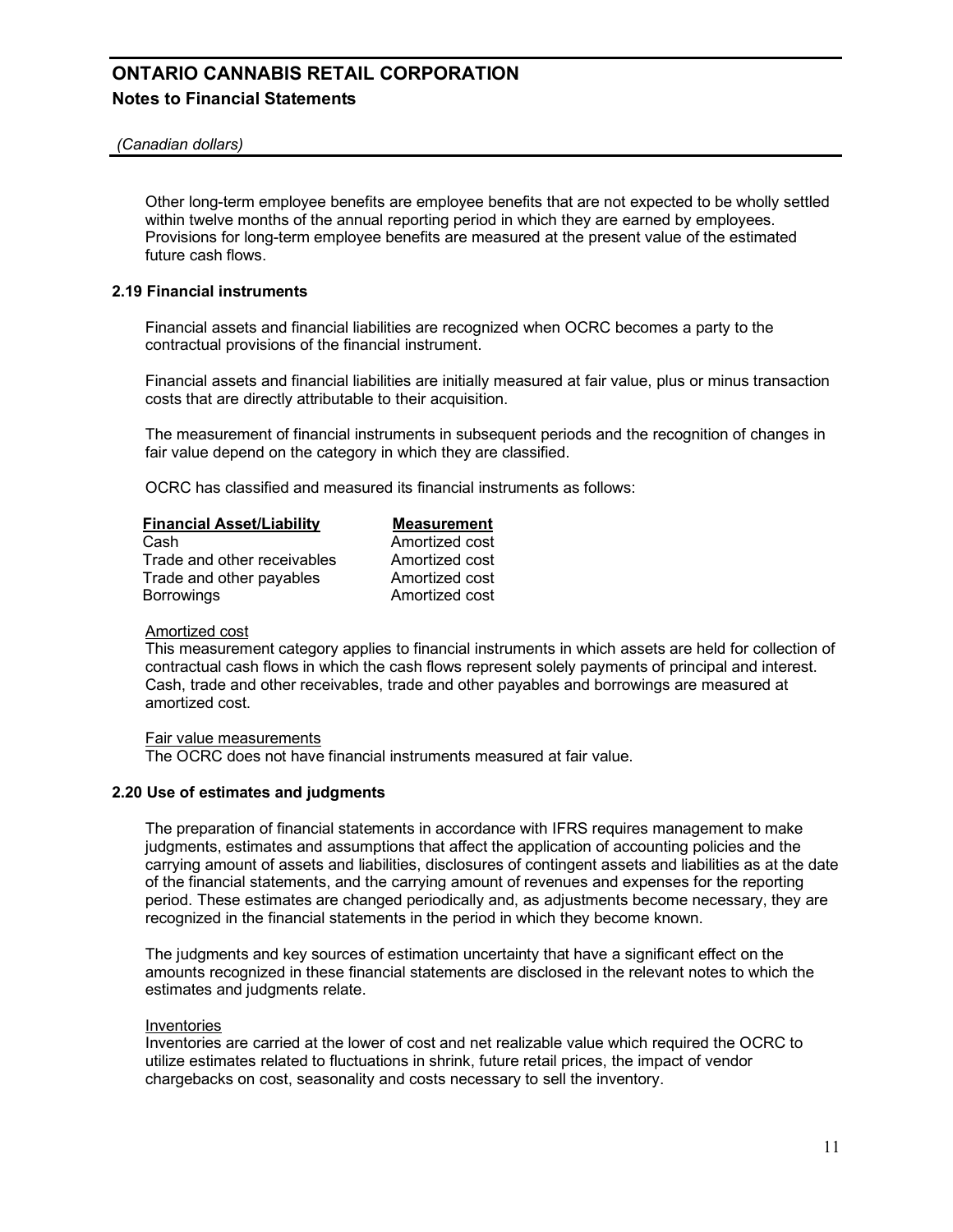### (Canadian dollars)

### Leases

Management exercises judgement in determining the appropriate lease term on a lease by lease basis. Management considers all facts and circumstances that create an economic incentive to exercise a renewal option or to not exercise a termination option including investments in major leaseholds, past business practice and the length of time remaining before the option is exercisable. The periods covered by renewal options are only included in the lease term if management is reasonably certain to renew. Management considers reasonably certain to be a high threshold. Changes in the economic environment or changes in the cannabis industry my impact management's assessment of lease term, and any changes in management's estimate of lease terms may have a material impact on the OCRC Statement of Financial Position and Statement of Income and Comprehensive Income.

In determining the carrying amount of right-of-use assets and lease liabilities, OCRC is required to estimate the incremental borrowing rate specific to each leased asset if the interest rate implicit in the lease is not readily determined. Management determines the incremental borrowing rate using the applicable rate of the Ontario Financing Authority ("OFA") at the lease commencement date.

### **Provisions**

Provisions have been made for certain employee benefits, sales returns, contract terminations and deferred revenue. These provisions are estimates and the actual costs and timing of future cash flows are dependent on future events. Any difference between expectations and the actual future liability will be accounted for in the period where such determination is made.

### 3. Cash

Cash as at March 31, 2021 includes interest-bearing bank accounts. OCRC did not hold any cash equivalents as at March 31, 2021 (2020 – \$nil).

### 4. Trade and other receivables

Trade and other receivables include the following:

|                                           | March 31, 2021 | March 31, 2020 |
|-------------------------------------------|----------------|----------------|
| Chargeback receivables                    | 344,916        | 1,516,050      |
| Loss allowance for expected credit losses | (217, 468)     | (751, 811)     |
| Recoverable input tax credits             | 326,560        | 987,386        |
| Sundry receivables                        | 283,735        | 342,719        |
| Interest receivable                       | 84.262         | 82,483         |
|                                           | 822.005        | 2,176,827      |

The carrying amount of trade and other receivables approximates its fair value due to its short-term nature. Chargeback receivables is made up of vendor chargeback balances from price protection or returned products. The carrying amount of chargeback receivables is reduced through the use of an allowance at levels considered adequate to absorb credit losses. Subsequent recoveries of receivables previously provisioned are credited to Selling, General and Administrative Expenses.

The amount of lifetime expected credit losses on trade and other receivables, specifically chargeback receivables, is \$217,468 (2020 – \$751,811). Information about the OCRC's exposure to credit risks and analysis relating to the loss allowance for expected credit losses is included in note 17.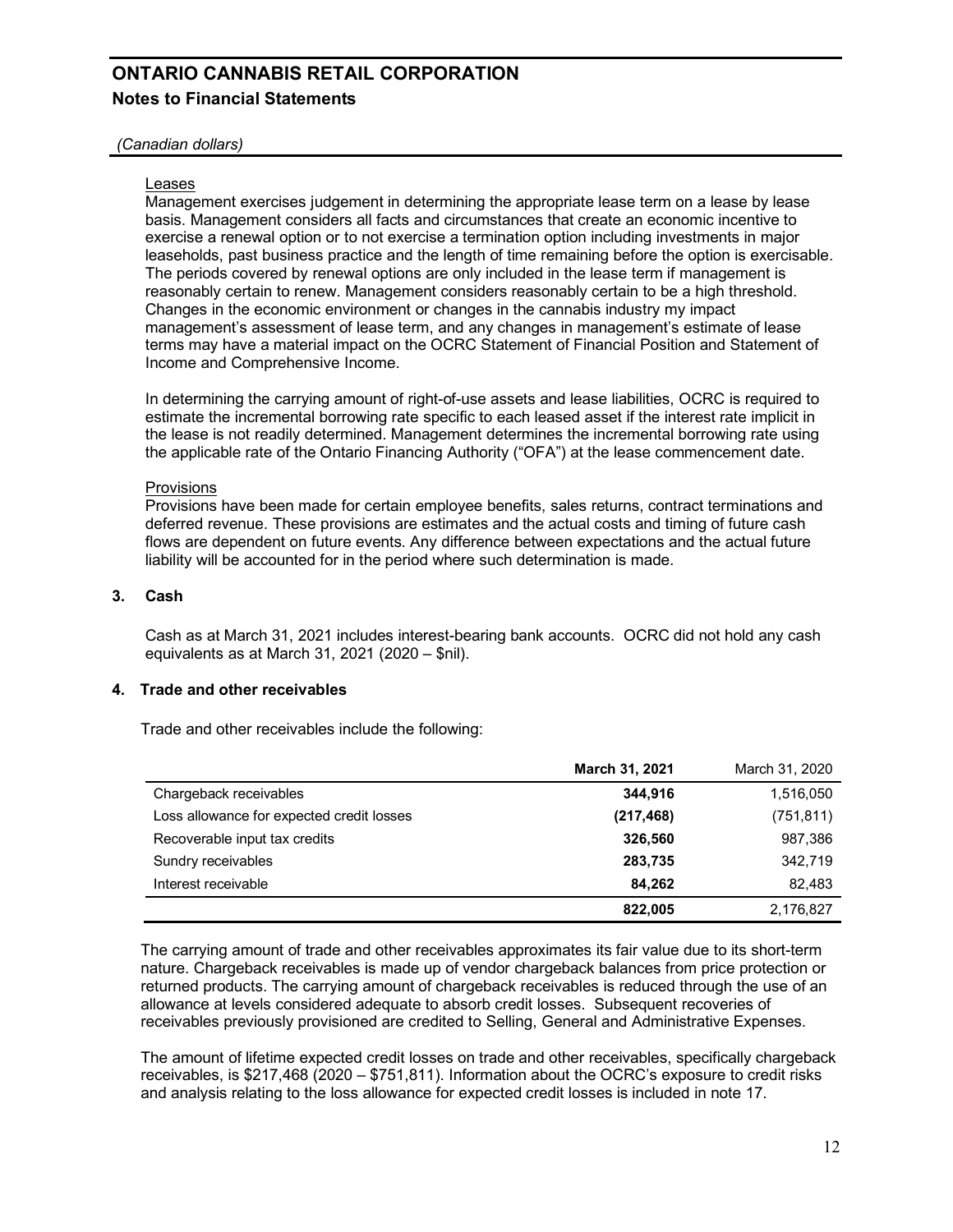### (Canadian dollars)

### 5. Inventories

As at Mach 31, 2021, the carrying amount of inventory was written down by an allowance of \$870,624 (2020 – \$2,111,961) to net realizable value. No inventory is pledged as security.

The cost of inventories sold and recognized as cost of sales during the year ended March 31, 2021 was \$483,829,965 (2020 – \$215,430,943). This includes inventory write-downs recognized during the year of \$870,624 (2020 – \$2,111,961).

Inventory write-downs recognized in prior periods and reversed in the year were \$2,111,961 (2020 – \$nil). The reversal of write-downs was the result of selling through or charging back the cost of the inventory to the vendor upon return or destruction.

The write-downs and reversals are included in inventory cost of sales.

### 6. Property, equipment and intangible assets

The following table presents the net book value and changes in the cost and accumulated depreciation of property, equipment and intangible assets

Property, equipment and intangible assets continuity for the year ended March 31, 2021:

|                                 | Computer | <b>Furniture</b>         | Computer | Leasehold    | Leasehold<br>improvements |           |
|---------------------------------|----------|--------------------------|----------|--------------|---------------------------|-----------|
|                                 | hardware | and fixtures             | software | improvements | in progress               | Total     |
| Cost                            |          |                          |          |              |                           |           |
| Balance at March 31, 2020       | 783,000  | 1,349,944                | 10,816   | 995,824      | $\blacksquare$            | 3,139,584 |
| Additions                       | 114,205  | $\blacksquare$           | 4,186    | 170,000      | 1,173,752                 | 1,462,143 |
| Disposals                       | (2,299)  | (6,609)                  |          |              | $\blacksquare$            | (8,908)   |
| Balance at March 31, 2021       | 894,906  | 1,343,335                | 15,002   | 1,165,824    | 1,173,752                 | 4,592,819 |
| <b>Accumulated depreciation</b> |          |                          |          |              |                           |           |
| Balance at March 31, 2020       | 254,473  | 119,334                  | 3,764    | 70,258       | $\overline{\phantom{0}}$  | 447,829   |
| Depreciation                    | 204,649  | 132,816                  | 4,035    | 97,616       | $\blacksquare$            | 439,116   |
| Disposals                       | (1, 322) | $\overline{\phantom{a}}$ | -        | -            | $\blacksquare$            | (1, 322)  |
| Balance at March 31, 2021       | 457,800  | 252,150                  | 7,799    | 167,874      |                           | 885,623   |
| <b>Carrying amount</b>          |          |                          |          |              |                           |           |
| As at March 31, 2020            | 528,527  | 1,230,610                | 7,052    | 925,566      |                           | 2,691,755 |
| As at March 31, 2021            | 437,106  | 1,091,185                | 7,203    | 997,950      | 1,173,752                 | 3,707,196 |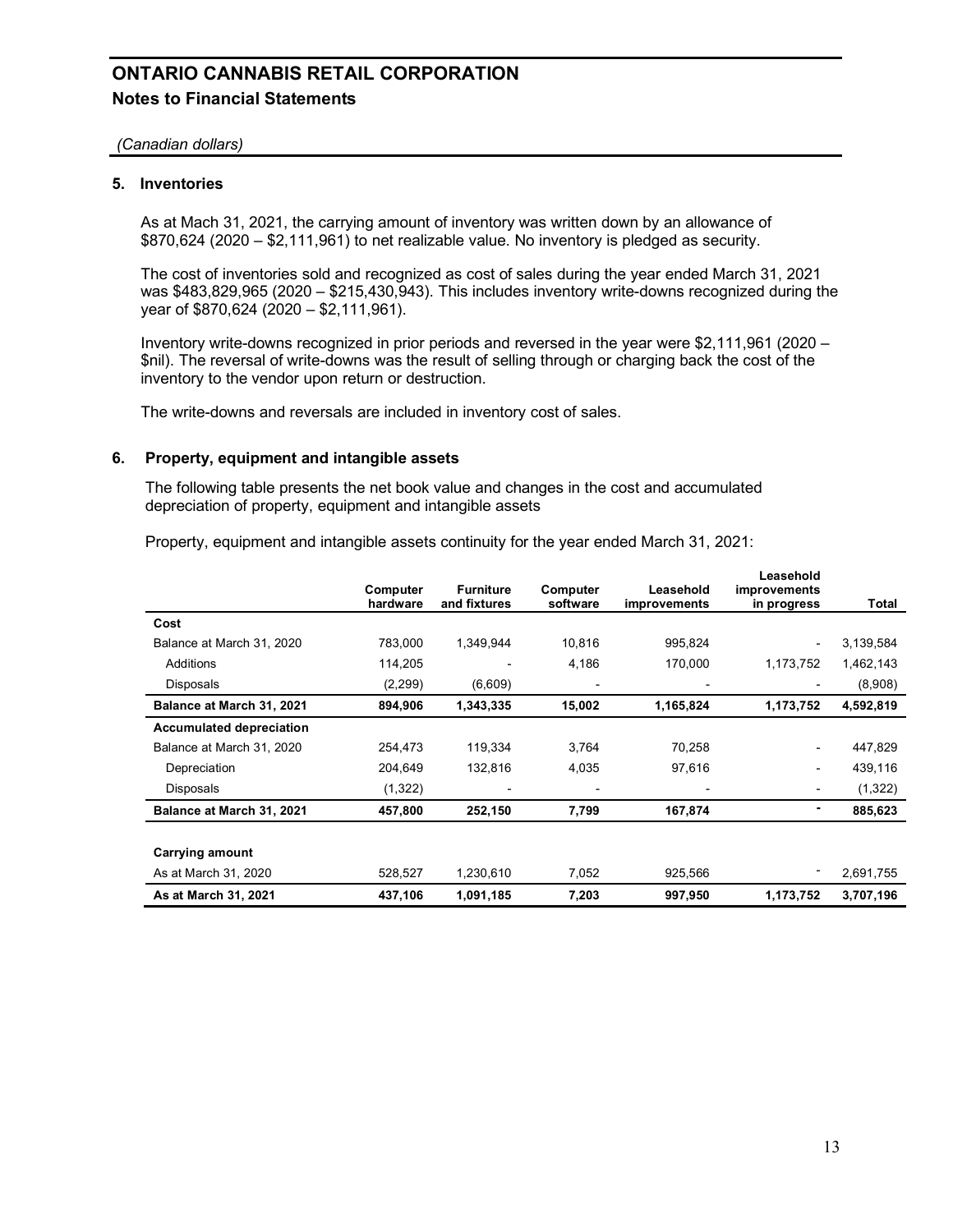### (Canadian dollars)

Property, equipment and intangible assets continuity for the year ended March 31, 2020:

|                                                                                                    | <b>Motor</b><br><b>Vehicles</b> | Computer<br>hardware | <b>Furniture</b><br>and<br>fixtures | Computer<br>software          | Leasehold<br>improvements     | <b>Store</b><br><b>Fixtures in</b><br><b>Progress</b> | Total       |
|----------------------------------------------------------------------------------------------------|---------------------------------|----------------------|-------------------------------------|-------------------------------|-------------------------------|-------------------------------------------------------|-------------|
| Cost                                                                                               |                                 |                      |                                     |                               |                               |                                                       |             |
| Balance at March 31, 2019                                                                          | 261,585                         | 643,629              | 3,319                               | 6,429                         | $\blacksquare$                | 8,694,289                                             | 9,609,251   |
| Additions                                                                                          | $\blacksquare$                  | 211,209              | 1,346,625                           | 4,387                         | 995,824                       | $\overline{\phantom{a}}$                              | 2,558,045   |
| Disposals                                                                                          | (261, 585)                      | (71, 838)            |                                     | $\overline{\phantom{a}}$      | $\overline{\phantom{a}}$      | (8,694,289)                                           | (9,027,712) |
| Balance at March 31, 2020                                                                          | $\blacksquare$                  | 783,000              | 1,349,944                           | 10,816                        | 995,824                       | $\blacksquare$                                        | 3,139,584   |
| Accumulated depreciation and impairment                                                            |                                 |                      |                                     |                               |                               |                                                       |             |
| Balance at March 31, 2019                                                                          | 41,181                          | 69,403               |                                     | 1,021                         | $\overline{\phantom{a}}$      | 8,694,289                                             | 8,805,894   |
| Depreciation                                                                                       | 34,543                          | 225,883              | 119,334                             | 2,743                         | 70,258                        | $\overline{a}$                                        | 452,761     |
| Disposals                                                                                          | (75, 724)                       | (40, 813)            |                                     |                               |                               | (8,694,289)                                           | (8,810,826) |
| Balance at March 31, 2020                                                                          | $\overline{\phantom{a}}$        | 254,473              | 119,334                             | 3,764                         | 70,258                        | $\blacksquare$                                        | 447,829     |
| <b>Carrying amount</b>                                                                             |                                 |                      |                                     |                               |                               |                                                       |             |
| As at March 31, 2019                                                                               | 223,723                         | 574,226              |                                     | 5,408                         |                               | $\overline{a}$                                        | 803,357     |
| As at March 31, 2020                                                                               | $\overline{\phantom{a}}$        | 528,527              | 1,230,610                           | 7,052                         | 925,566                       | $\overline{\phantom{a}}$                              | 2,691,755   |
| <b>Leases</b>                                                                                      |                                 |                      |                                     |                               |                               |                                                       |             |
| Lease liabilities<br>a)                                                                            |                                 |                      |                                     |                               |                               |                                                       |             |
| The following table presents the changes in the lease liability for the year ended March 31, 2021: |                                 |                      |                                     |                               |                               |                                                       |             |
|                                                                                                    |                                 |                      | <b>Office</b>                       | <b>Distribution</b><br>centre | <b>Distribution</b><br>centre |                                                       |             |

### 7. Leases

|                                     | <b>Office</b><br>premises | <b>Distribution</b><br>centre<br>premises | <b>Distribution</b><br>centre<br>equipment | <b>Total</b> |
|-------------------------------------|---------------------------|-------------------------------------------|--------------------------------------------|--------------|
| Balance, as at March 31, 2020       | 11,237,912                | 2,639,465                                 |                                            | 13,877,377   |
| Additions                           |                           | 33.538.675                                | 5.184.360                                  | 38.723.035   |
| Modifications to lease terms        |                           | (1,665,293)                               |                                            | (1,665,293)  |
| Finance charges on rent free period |                           | 222.103                                   |                                            | 222.103      |
| Principal payments                  | (576, 784)                | (1,328,368)                               | (826,064)                                  | (2,731,216)  |
| Balance, as at March 31, 2021       | 10,661,128                | 33.406.582                                | 4,358,296                                  | 48,426,006   |

|                   | <b>March 31, 2021</b> | March 31, 2020 |
|-------------------|-----------------------|----------------|
| Current portion   | 2,993,508             | .460,753       |
| Long-term portion | 45,432,498            | 12,416,624     |
|                   | 48,426,006            | 13,877,377     |

Interest expense on these lease obligations for the year ended March 31, 2021 was \$827,538 (2020 - \$361,725). Total cash outflow for the year ended March 31, 2021 was \$3,347,205 (2020 - \$1,386,305) including interest.

### Maturity analysis of lease liabilities

The maturity analysis of lease liabilities reflecting the future contractual lease payments that are expected to be made over the next five years and thereafter are as follows: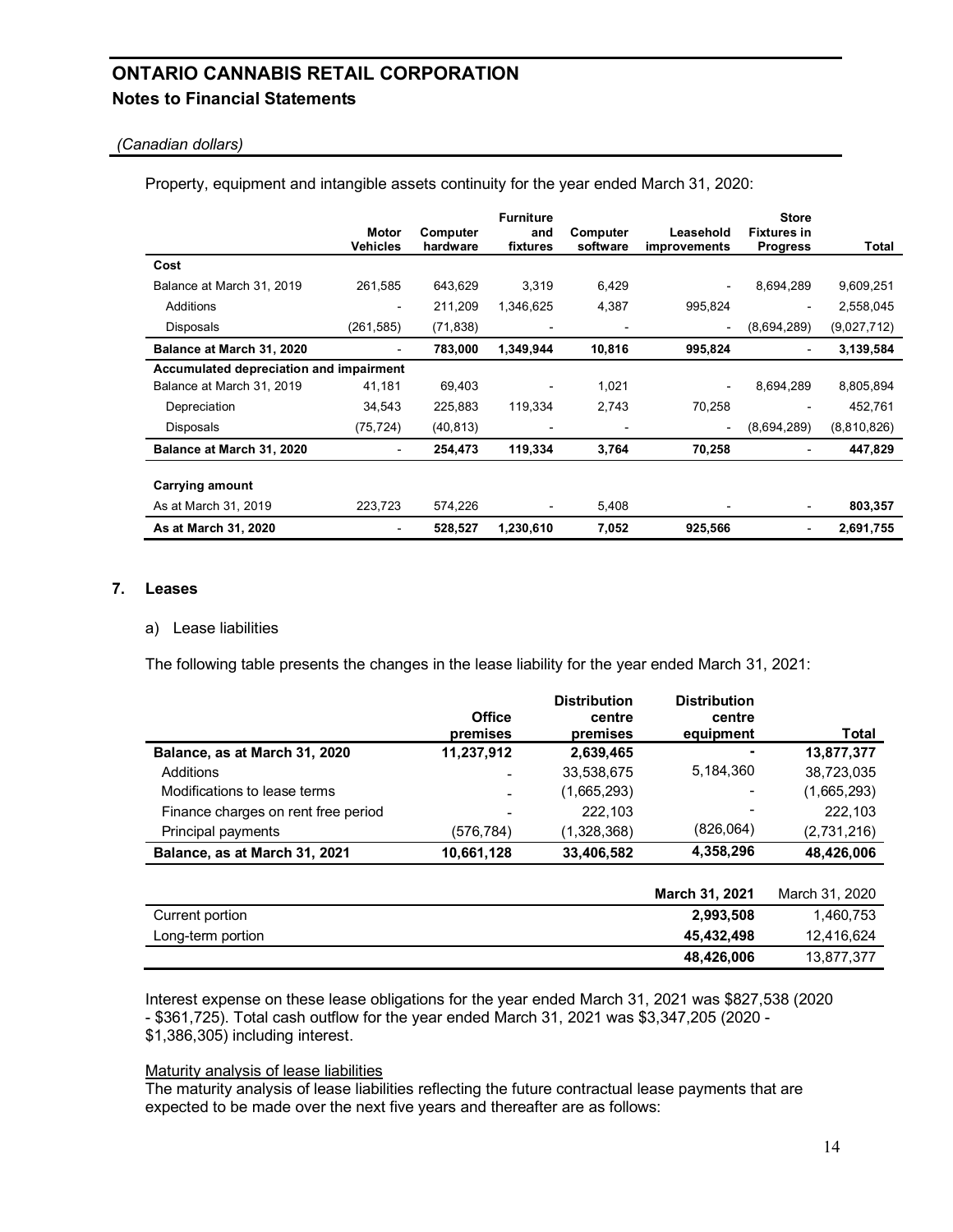### (Canadian dollars)

|                        | 2022        | 2023       | 2024      | 2025      | 2026      | Thereafter  | Total        |
|------------------------|-------------|------------|-----------|-----------|-----------|-------------|--------------|
| Lease payments         | 4.035.996   | 3.910.040  | 3,820,129 | 3,733,227 | 3,317,153 | 39.874.619  | 58.691.164   |
| Less: Imputed Interest | (1,042,488) | (991, 184) | (938,004) | (884.803) | (830.547) | (5.578.132) | (10,265,158) |
|                        | 2,993,508   | 2,918,856  | 2,882,125 | 2,848,424 | 2,486,606 | 34,296,487  | 48,426,006   |

### Short-term leases

Expenses relating to short-term leases (short-term office accommodation and storage facilities) accounted for on a straight-line basis over the lease term were \$13,189 for the year ended March 31, 2021 (2020 - \$563,061). As at March 31, 2021, commitments for short-term leases are \$nil (2020 - \$13,189).

### Low-value leases

Expenses relating to low-value leases (low-value distribution centre office furniture, fixtures and information technology equipment) accounted for on a straight-line basis over lease terms ranging between 36 months to 60 months were \$287,708 for the year ended March 31, 2021 (2020 - \$170,773). As at March 31, 2021, commitments for low-value leases are \$318,364.

### Office leases

The lease term is for 5 years with two optional extension terms of 5 years each. The lease payments were discounted using OCRC's incremental borrowing rate, which is the applicable rate of the Ontario Financing Authority ("OFA") at the lease commencement date.

### Distribution centre leases

During the year ended March 31, 2021, OCRC entered into a new lease for a distribution centre in Guelph. A second lease for the existing distribution centre was no renewed, expired in December 2020.. The lease terms range from 18 months to 10 years with optional extension terms ranging from one 3 year extension to two 5 year extensions. The lease payments were discounted using OCRC's incremental borrowing rate, which is the applicable rate of the Ontario Financing Authority ("OFA") at the lease commencement date.

### Distribution centre equipment leases

During the year ended March 31, 2021, OCRC entered into equipment leases for use at the distribution centre. The lease terms range from 36 months to 60 months with optional one year extension terms. The lease payments were discounted using OCRC's incremental borrowing rate, which is the applicable rate of the Ontario Financing Authority ("OFA") at the lease commencement date.

### Variable lease payments

Total variable lease expenses that are not included in the measurement of lease liabilities are \$509,383 (2020 - \$258,851).

### Committed leases

As at March 31, 2021, the OCRC had committed to leases which had not yet commenced. The total future cash outflows for leases that had not yet commenced are expected to be \$4,660,538.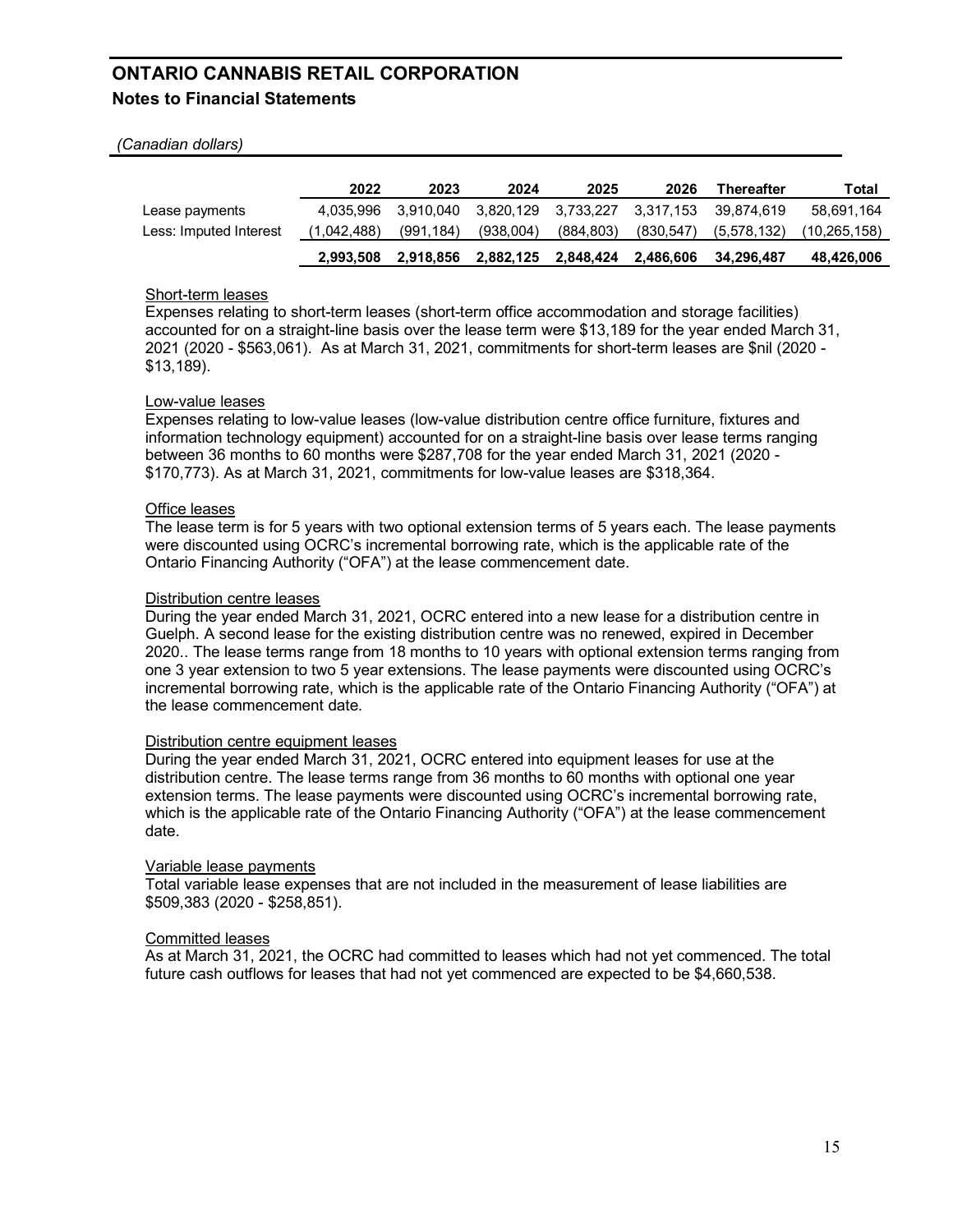### (Canadian dollars)

### b) Right-of-use assets

The following table presents the changes in the cost of right-of-use assets for the year ended March 31, 2021:

|                                 | <b>Office</b><br>premises | <b>Distribution</b><br>centre<br>premises | <b>Distribution</b><br>centre<br>equipment | <b>Distribution</b><br>centre<br>equipment<br>under<br>construction | Total       |
|---------------------------------|---------------------------|-------------------------------------------|--------------------------------------------|---------------------------------------------------------------------|-------------|
| Cost                            |                           |                                           |                                            |                                                                     |             |
| Balance at March 31,2020        | 11,576,564                | 3,360,829                                 |                                            |                                                                     | 14,937,393  |
| Additions                       | $\blacksquare$            | 33,538,675                                | 5,164,807                                  | 432,465                                                             | 39,135,947  |
| Modifications to lease terms    | $\blacksquare$            | (1,635,186)                               |                                            |                                                                     | (1,635,186) |
| <b>Transfers</b>                |                           |                                           | 180,306                                    | (180, 306)                                                          |             |
| <b>Disposals</b>                |                           | (682, 253)                                |                                            |                                                                     | (682, 253)  |
| Balance at March 31, 2021       | 11,576,564                | 34,582,065                                | 5,345,113                                  | 252,159                                                             | 51,755,901  |
| <b>Accumulated depreciation</b> |                           |                                           |                                            |                                                                     |             |
| Balance at March 31, 2020       | 759,119                   | 756,768                                   |                                            |                                                                     | 1,515,887   |
| Depreciation                    | 759,119                   | 2,021,076                                 | 822,005                                    | -                                                                   | 3,602,200   |
| <b>Disposals</b>                |                           | (682,253)                                 |                                            |                                                                     | (682, 253)  |
| Balance at March 31, 2021       | 1,518,238                 | 2,095,591                                 | 822,005                                    | ۰                                                                   | 4,435,834   |

| 501111190111001110        |            |            |           |         |                 |
|---------------------------|------------|------------|-----------|---------|-----------------|
| 2020<br>As at March 31.   | 10.817.445 | 2.604.061  |           |         | 13.421.506      |
| Balance at March 31, 2021 | 10.058.326 | 32.486.474 | 4,523,108 | 252,159 | 7.320.067<br>47 |
|                           |            |            |           |         |                 |

The following table presents the changes in the cost of right-of-use assets for the year ended March 31, 2020:

|                                 | <b>Distribution centre</b> |           |            |
|---------------------------------|----------------------------|-----------|------------|
|                                 | <b>Office premises</b>     | premises  | Total      |
| Cost                            |                            |           |            |
| Balance at March 31,2019        | 35,902                     |           | 35,902     |
| Additions                       | 11,540,662                 | 3,360,829 | 14,901,491 |
| Balance at March 31, 2020       | 11,576,564                 | 3,360,829 | 14,937,393 |
| <b>Accumulated depreciation</b> |                            |           |            |
| Balance at March 31, 2019       |                            |           |            |
| <b>Depreciation</b>             | 759,119                    | 756,768   | 1,515,887  |
| Balance at March 31, 2020       | 759,119                    | 756,768   | 1,515,887  |
| <b>Carrying amount</b>          |                            |           |            |
| As at March 31, 2019            | 35,902                     |           | 35,902     |
| Balance at March 31, 2020       | 10,817,445                 | 2,604,061 | 13,421,506 |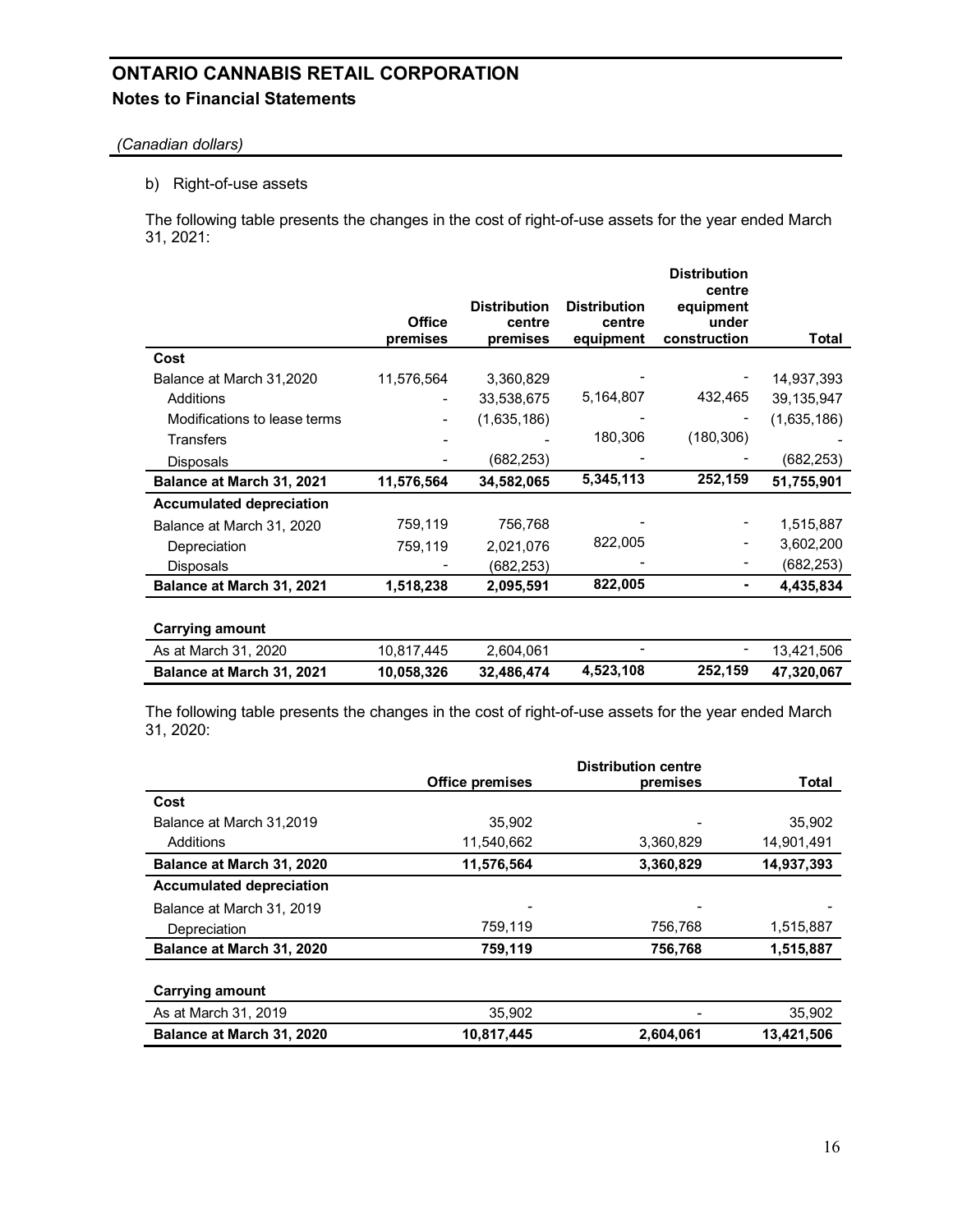### (Canadian dollars)

### 8. Trade and other payables

Trade and other payables include the following:

|                                               | March 31, 2021 | March 31, 2020 |
|-----------------------------------------------|----------------|----------------|
| Inventory payables and accruals               | 118,489,276    | 77,183,495     |
| Chargebacks offset against inventory payables | (4, 176, 653)  | (14,446,262)   |
| Other trade payables and accrued expenses     | 11,781,466     | 7,958,572      |
| Deferred revenue                              | 125.741        | 745,340        |
| Customer deposits                             | 138.370        | 6,597          |
|                                               | 126,358,200    | 71.447.742     |

The fair values of trade and other payables approximate their carrying amounts due to their shortterm nature.

### 9. Provisions

The following tables represent the changes to OCRC's provisions:

Provisions continuity for the year ended March 31, 2021

|                                                  | <b>Contract</b><br>terminations | <b>Short term</b><br>employee<br>benefits | Other                    | <b>Total</b> |
|--------------------------------------------------|---------------------------------|-------------------------------------------|--------------------------|--------------|
| Balance at March 31, 2020                        | 531.060                         | 1,303,446                                 | 175.371                  | 2,009,877    |
| Additional provisions recognised during the year | $\overline{\phantom{0}}$        | 2,052,111                                 | 450.761                  | 2,502,872    |
| Reversal of provision                            | (134, 044)                      | $\overline{\phantom{0}}$                  | $\overline{\phantom{0}}$ | (134,044)    |
| Utilization of provision                         | (397,016)                       | (1,303,446)                               | (85, 371)                | (1,785,833)  |
| Balance at March 31, 2021                        |                                 | 2,052,111                                 | 540.761                  | 2,592,872    |

Provisions continuity for the year ended March 31, 2020

|                                                  | <b>Contract</b><br>terminations | <b>Short term</b><br>employee<br>benefits | Other          | <b>Total</b>  |
|--------------------------------------------------|---------------------------------|-------------------------------------------|----------------|---------------|
| Balance at April 1, 2019                         | 1,213,009                       | 655.035                                   | 128,898        | 1,996,942     |
| Additional provisions recognised during the year | 517.760                         | 1,303,446                                 | 89,871         | 1,911,077     |
| Reversal of provision                            | (1,158,624)                     |                                           | $\blacksquare$ | (1, 158, 624) |
| Utilization of provision                         | (41,085)                        | (655,035)                                 | (43, 398)      | (739, 518)    |
| Balance at March 31, 2020                        | 531.060                         | 1,303,446                                 | 175,371        | 2,009,877     |

All provisions are classified as current. The contract terminations provision includes claims where it is probable that the OCRC will have to make a payment to settle the claim. The employee benefits provision includes vacation entitlements earned by employees and other short-term employee benefits expected to be paid in the following year. Other provisions include long term employee benefits (refer to Note 2.18) and a sales returns allowance. The sales returns allowance is estimated based on historical sales return trends.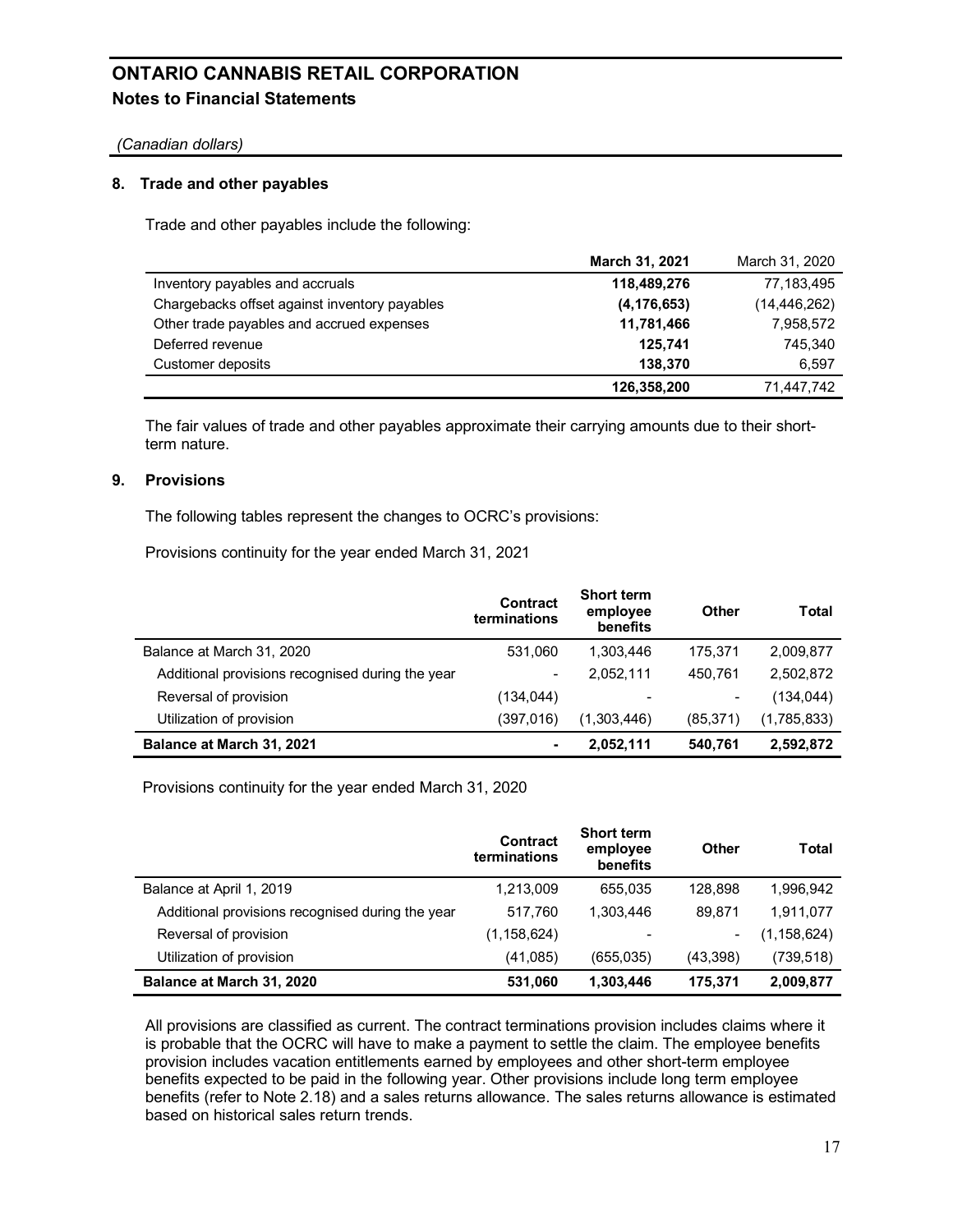(Canadian dollars)

### 10. Borrowings

At March 31, 2021, changes in borrowings are as follows:

|                                     | <b>March 31, 2021</b> | March 31, 2020 |
|-------------------------------------|-----------------------|----------------|
| OFA Loan                            | 74.753.617            | 81,964,308     |
| Less: current portion of borrowings | (9,386,099)           | (9,386,099)    |
| Non-current borrowings              | 65,367,518            | 72,578,209     |

On February 14, 2018, OCRC entered into a loan agreement with the Ontario Financing Authority (OFA) and the Ministry of Finance, involving two facilities, for the purpose of financing OCRC's setup and initial operations. Under facility one, OCRC is provided an advance, of which OCRC may draw funds from the OFA to a maximum principal amount of \$150,000,000, with an end date of December 31, 2019. The facility one principal amount, plus interest accrued, is to be repaid using the advance from facility two on January 1, 2020.

During fiscal 2019-20, OCRC drew \$15,000,000 (prior cumulative advances to March 31, 2018 - \$64,000,000), on facility one bringing the total cumulative loan balance to \$81,405,414 (March 31, 2019 - \$65,048,857) inclusive of interest, as at December 31, 2019. Consistent with the terms of the loan agreement, the cumulative loan balance of facility one was fully repaid with funds advanced from facility two on January 1, 2020. Facility two is a non-revolving 10-year term loan and bears interest at 2.79 per cent per annum, compounded semi-annually, and is repayable in equal semiannual instalments of \$4,693,049 commencing on June 30, 2020. The loan is unsecured and is due January 1, 2030.

The fair value of borrowings at March 31, 2021 approximates their carrying amount as the OFA loan is at market terms.

### 11. Revenue

Revenue is comprised of sales of cannabis products and accessories, net of returns, and delivery fees and is recognized at the time the customer receives the product.

|                           | For the year end<br><b>March 31, 2021</b> | For the year ended<br><b>March 31, 2020</b> |
|---------------------------|-------------------------------------------|---------------------------------------------|
| E-commerce revenue        | 132,936,140                               | 74,460,709                                  |
| Wholesale revenue         | 518,569,666                               | 224,443,643                                 |
| Data subscription program | 200,000                                   | 122,500                                     |
|                           | 651,705,806                               | 299,026,852                                 |

Credit losses incurred on e-commerce transactions were \$56,891 for the year ended March 31, 2021 (2020 - \$46,634). Refer to Note 17.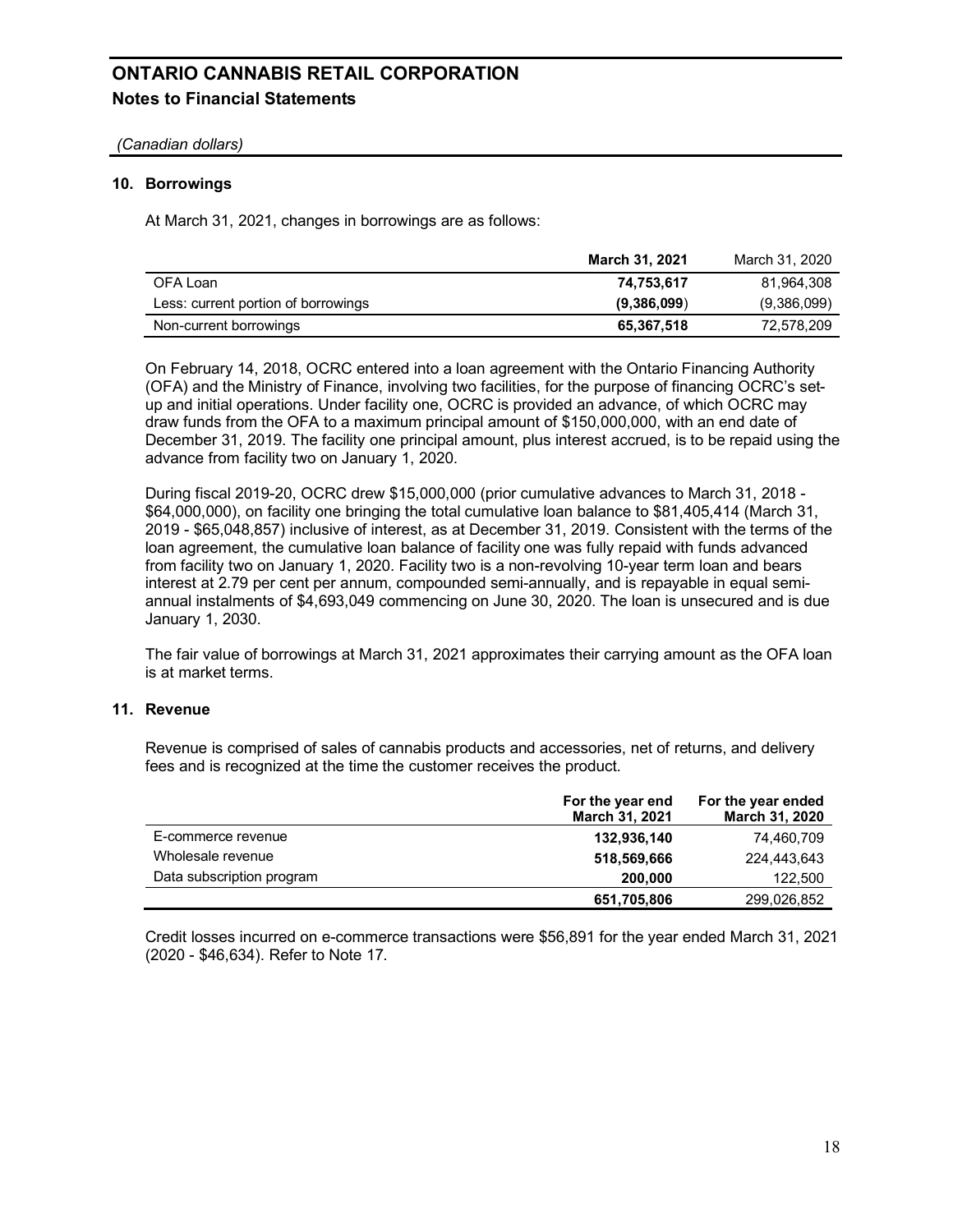### (Canadian dollars)

### 12. Cost of sales

Cost of sales includes the cost of product sold, determined by the weighted average cost method, as well as other costs incurred by OCRC to fulfill its contractual obligations to customers.

|                    | For the year ended<br><b>March 31, 2021</b> | For the year ended<br>March 31, 2020 |
|--------------------|---------------------------------------------|--------------------------------------|
| Cost of goods sold | 483,829,965                                 | 215,430,943                          |
| Delivery fees      | 21,122,683                                  | 9,186,402                            |
| Transaction fees   | 798.320                                     | 1,160,754                            |
|                    | 505,750,968                                 | 225,778,099                          |

### 13. Other income

Other income includes the following:

|                                                 | For the year ended<br>March 31, 2021 | For the year ended<br>March 31, 2020 |
|-------------------------------------------------|--------------------------------------|--------------------------------------|
| Trade day income                                | 25,202                               | 316,140                              |
| Reversal of provision for contract terminations | 113,760                              | 1,166,963                            |
| Fees                                            | 5,255                                | $\overline{\phantom{0}}$             |
| Gain on disposal of fixed assets                | $\overline{\phantom{a}}$             | 50,457                               |
|                                                 | 144.217                              | ,533,560                             |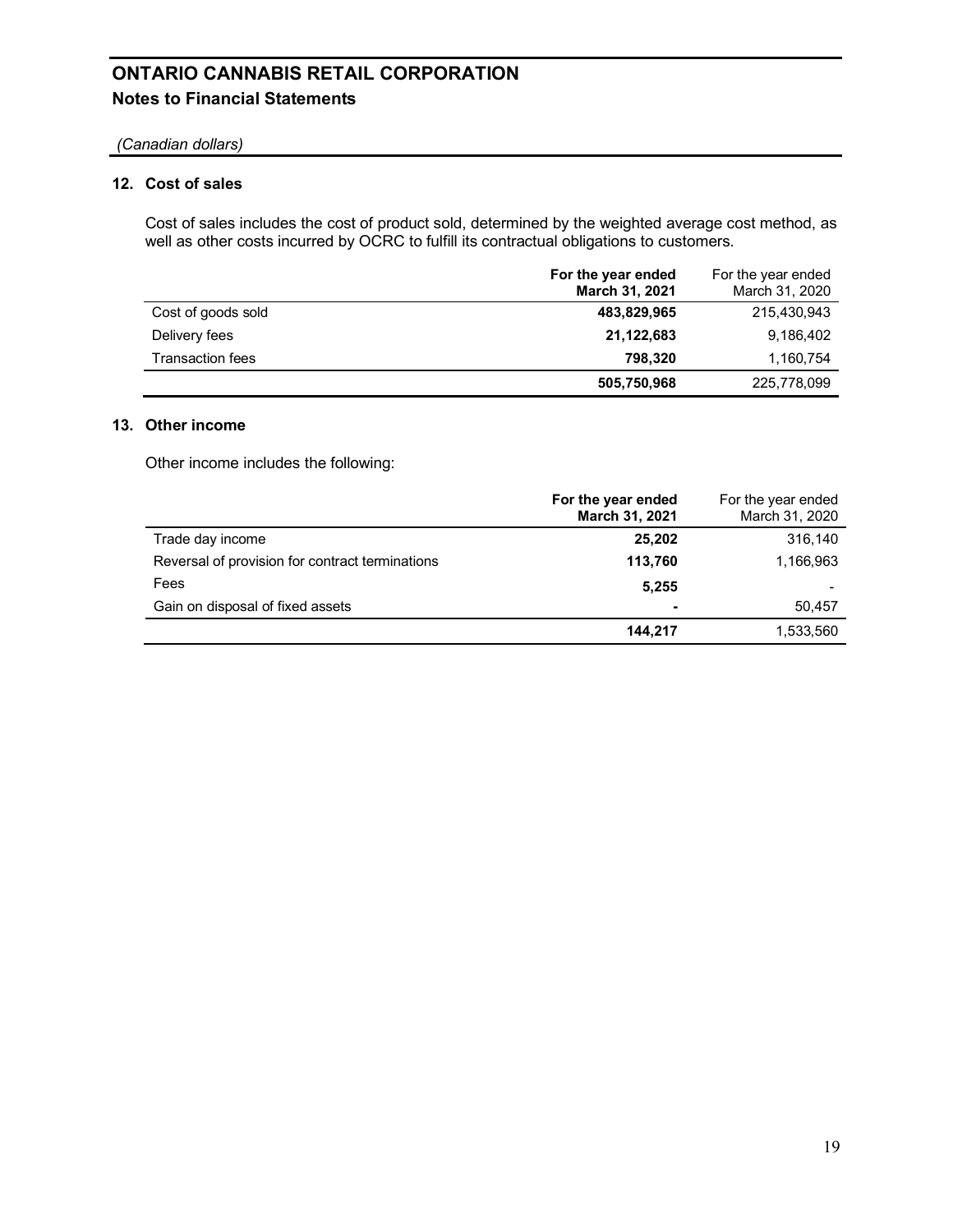### (Canadian dollars)

### 14. Selling, general and administrative expenses

Selling, general and administrative expenses include the following:

|                                                            | For the year ended<br>March 31, 2021 | For the year ended<br>March 31, 2020 |
|------------------------------------------------------------|--------------------------------------|--------------------------------------|
| Warehouse and logistics (note 19(c))                       | 25,754,284                           | 11,272,331                           |
| Salaries and benefits                                      | 27,674,869                           | 19,453,511                           |
| Information systems and technology support                 | 7,862,986                            | 9,765,910                            |
| Depreciation of right-of-use assets                        | 3,602,200                            | 1,515,887                            |
| Depreciation of property, equipment, and intangible assets | 439,116                              | 452,761                              |
| E-commerce transaction processing                          | 2,576,359                            | 1,645,040                            |
| Contract services                                          | 2,223,263                            | 1,254,778                            |
| Professional services                                      | 1,375,067                            | 751,157                              |
| Insurance                                                  | 1,163,930                            | 398,538                              |
| Occupancy                                                  | 907,631                              | 1,143,295                            |
| Other expenses                                             | 422,428                              | 692,148                              |
| Recruitment services                                       | 87,855                               | 37,973                               |
| Shared administrative services (note 19(c))                | 65,162                               | 5,219,137                            |
| Consulting services                                        |                                      | 20,300                               |
| Contract terminations                                      |                                      | 213,760                              |
| Provision for bad debts                                    | (532, 401)                           | 755,111                              |
|                                                            | 73,622,749                           | 54,591,637                           |

### 15. Finance income and costs

Finance income and costs include the following:

|                                     | For the year ended<br><b>March 31, 2021</b> | For the year ended<br>March 31, 2020 |
|-------------------------------------|---------------------------------------------|--------------------------------------|
| Interest income on bank balances    | 736.612                                     | 730,250                              |
| Lease liabilities interest expense  | (827, 539)                                  | (361, 725)                           |
| OFA loan interest expense (Note 10) | (2, 175, 408)                               | (1,915,452)                          |
|                                     | (2, 266, 335)                               | (1,546,927)                          |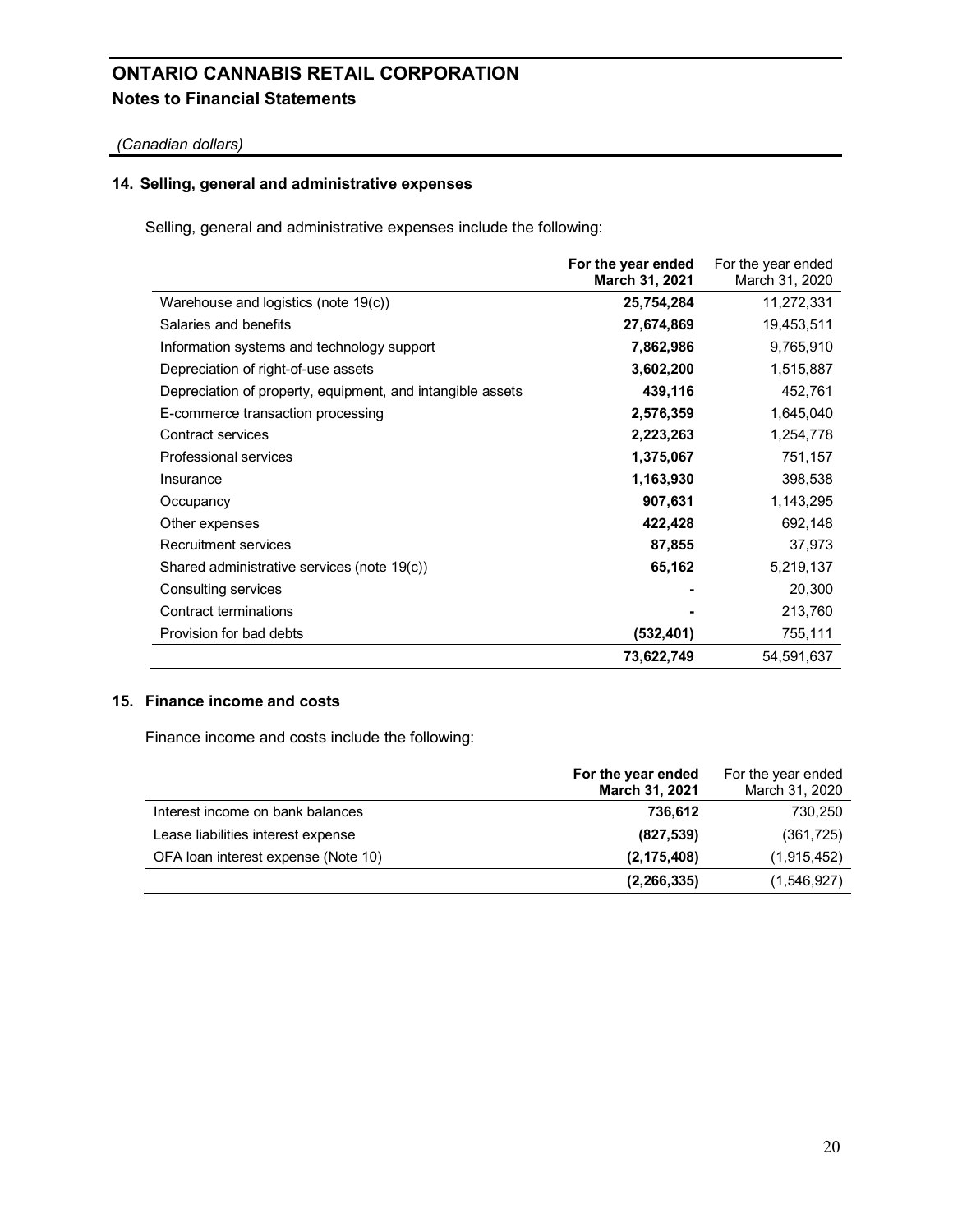### (Canadian dollars)

### 16. Post-employment and other long-term employee benefits

### (i) Employee pension benefits

During the year, OCRC made pension contributions to the plans that amounted to \$1,753,005 (2020 - \$1,216,229). These amounts are included in salaries and benefits expenses and reported in selling, general and administrative expenses in the Statement of Income and Comprehensive Income.

### (ii) Other long-term employee benefit plans

Other long-term employee benefits provided by OCRC include long-term income protection benefits.

 As at March 31, 2021, the liability for long-term income protection benefits recognized amounted to \$321,000 (2020 - \$90,000), which is included in the Statement of Income and Comprehensive Income.

### 17. Financial risk management

OCRC's Treasury Policy and Customer Credit Risk Management Policy regarding financial risk management and internal controls set out a prudential framework for the identification, measurement, management and control of financial risks. These policies are a fundamental part of OCRC's long-term strategy covering areas such as credit risk, liquidity risk and interest rate risk. OCRC's financial risk management approach is to minimize the potential adverse effects from these risks on its financial performance. OCRC is exposed to the following financial risks:

### (a) Credit risk

Credit risk is the risk of financial loss due to a financial counterparty or another third party failing to meet its financial or contractual obligations to the OCRC.

OCRC minimizes credit risk on its cash accounts by restricting its banking and cash management to arrangements with Schedule A banks. Payment for orders from Licensed Retailers is collected via pre-authorized debit upon shipment, or prepaid, making the likelihood of credit loss very low. Payment for orders from eCommerce customers is authorized at checkout, making the likelihood of credit loss very low. In addition, OCRC employs various fraud detection tools to identify high-risk e-commerce transactions. These practices enable OCRC to minimize credit risk related to customers. There are no trade receivables from customers as at March 31, 2021 (2020 – \$nil).

OCRC is exposed to credit risk under circumstances where chargebacks are issued from OCRC to vendors, resulting in balances due to OCRC. OCRC mitigates such risk by reviewing the receivables position against future planned inventory purchases for eventual offset against the receivable, where applicable. OCRC also analyses the vendors financial health and assesses their ability to meet their obligations based on information available, as well as actively processing collections activities to assist in mitigating the risk of non-payment resulting from chargebacks to vendors. A risk assessment is completed on a periodic basis, and a provision for expected credit losses is booked based on the outcome of the risk assessment. Chargeback receivables are derecognized when there is no reasonable expectation of recovery.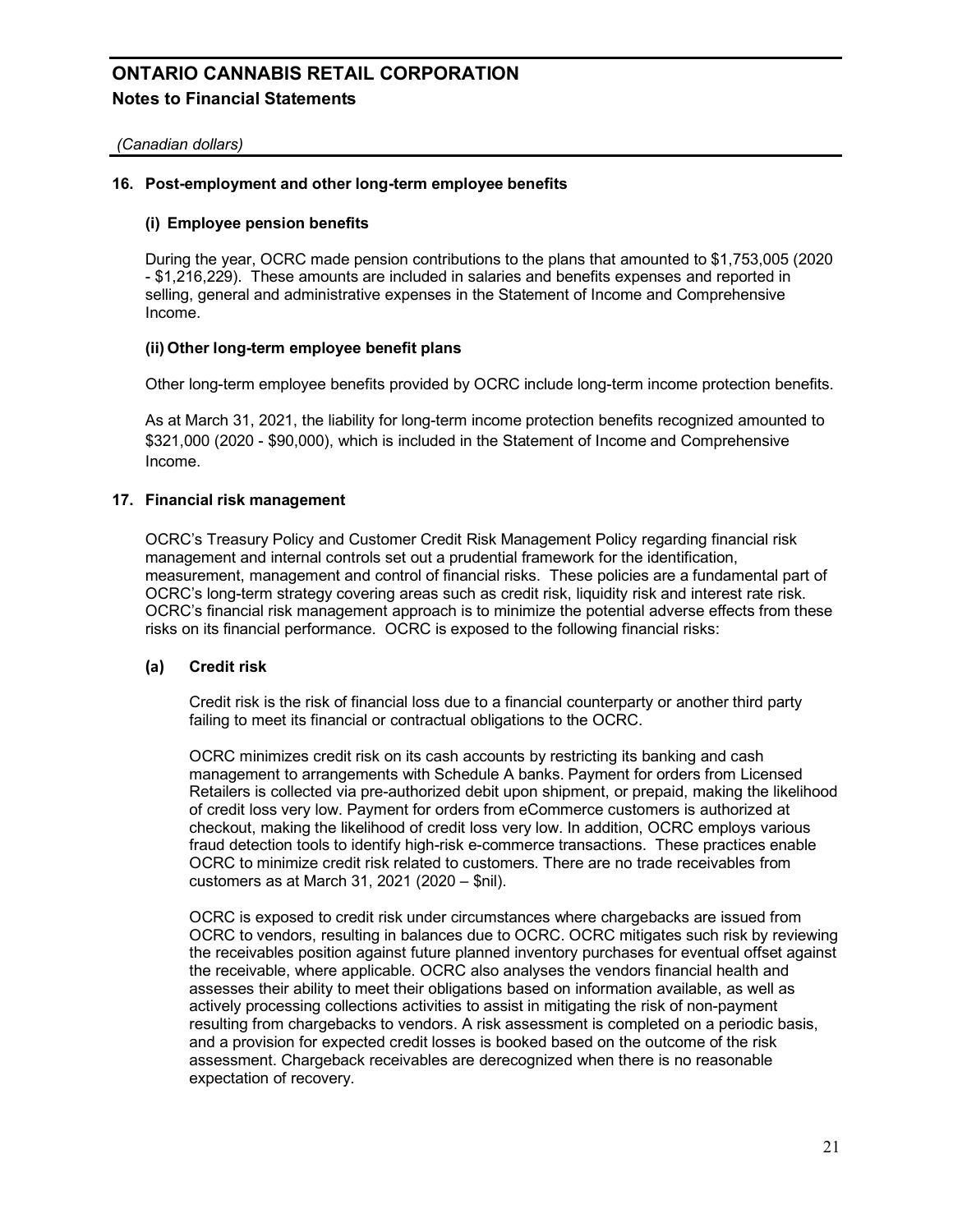### (Canadian dollars)

OCRC applies the IFRS 9 simplified model of recognizing lifetime expected credit losses for all chargeback receivables as these items do not have a significant financing component.

OCRC estimates lifetime expected credit losses, specifically on chargeback receivables, as at March 31, 2021 to be \$217,468 (2020 - \$751,811). The changes in the chargeback receivables loss allowance were as follows:

|                                                    | <b>March 31, 2021</b> | <b>March 31, 2020</b>    |
|----------------------------------------------------|-----------------------|--------------------------|
| Beginning balance                                  | 751,811               | $\blacksquare$           |
| Loss allowance recognized during the year          | 22.204                | 751.811                  |
| Loss allowance unused and reversed during the year | (556, 547)            | $\overline{\phantom{a}}$ |
| Ending balance                                     | 217,468               | 751,811                  |

The details of OCRC's aging of chargeback receivables is as follows:

|                                | <b>March 31, 2021</b> | March 31, 2020           |
|--------------------------------|-----------------------|--------------------------|
| Less than 60 days past due     | 19,571                | 416,827                  |
| 61-180 days past due           | 46,674                | $\overline{\phantom{0}}$ |
| Greater than 180 days past due | 278,671               | 1,099,222                |
| Total                          | 344.916               | 1,516,050                |
| Less: Loss allowance           | (217, 468)            | (751,811)                |
| Chargeback receivables (net)   | 127.448               | 764,239                  |

Incurred credit losses are due to fraudulent e-commerce customer transactions that occur subsequent to shipment of product. Refer to Notes 4 and 11.

### (b) Liquidity risk

Liquidity risk is the risk that OCRC may not have cash available to satisfy financial liabilities as they fall due.

OCRC seeks to limit its liquidity risk by actively monitoring and managing its available cash reserves to ensure that it has sufficient access to liquidity at all times to meet financial obligations when due as well as those relating to unforeseen events. In addition, OCRC has developed policies and practices to maximize working capital.

Trade and other payables are all due within one year of the Statement of Financial Position date. Refer to note 7 for the maturity analysis of lease liabilities reflecting the remaining contractual lease payments and refer to note 10 for information relating to the remaining semiannual payments on borrowings until its maturity in 2030.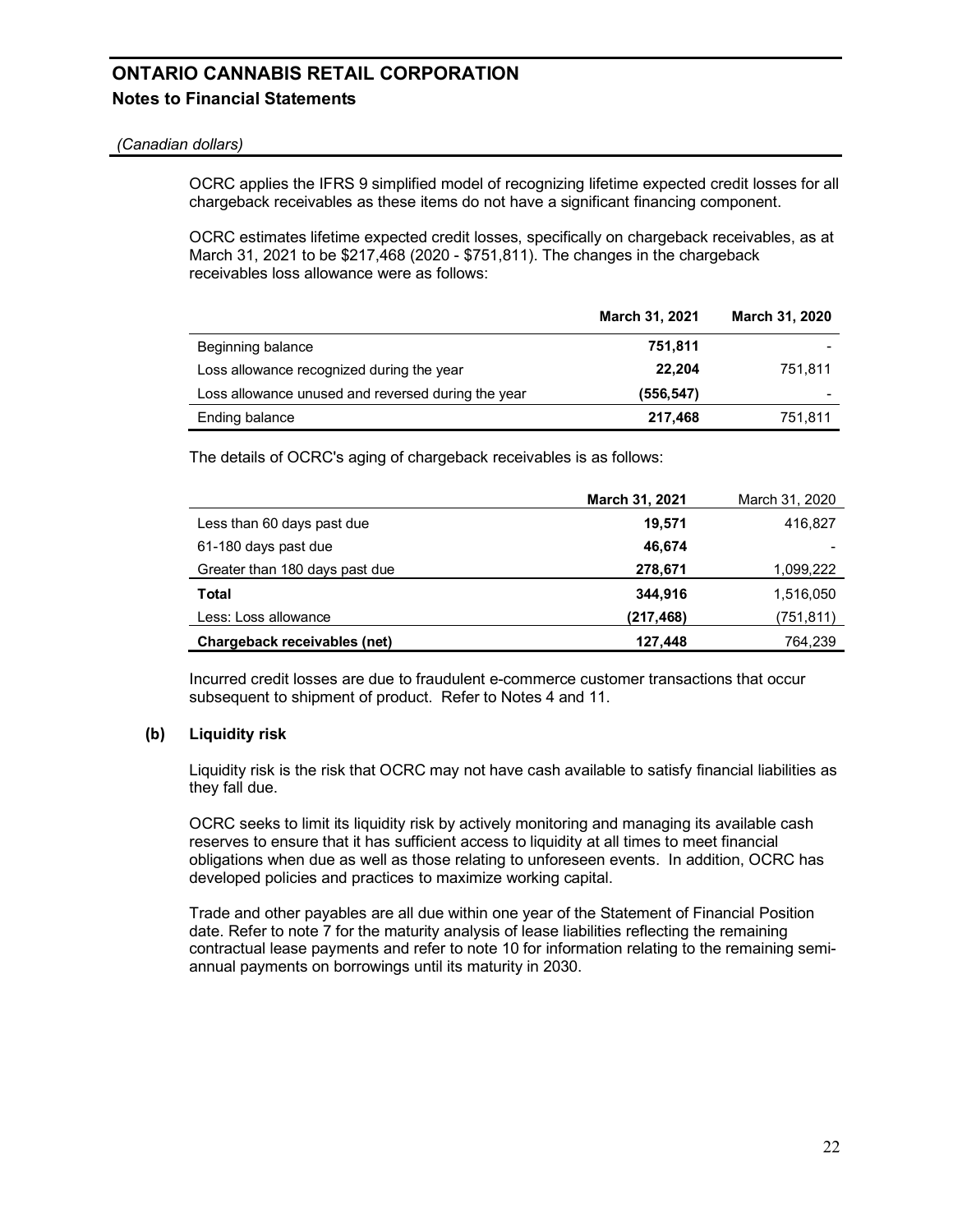### (c) Interest rate risk

Interest rate risk refers to the risk that the value of a financial instrument or cash flows associated with an instrument will fluctuate due to changes in market interest rates. OCRC is exposed to minimal interest rate risk on its cash deposited in bank accounts, minimal interest rate risk related to lease obligations as the rates are determined at commencement date, and minimal risk on its loan liability balance owed to the OFA, as a 10-year amortizing interest rates is applied (refer to note 10). In OCRC's assessment, the impact of changes in interest rates would not have a significant impact on net income.

### 18. Capital management

OCRC is a corporation without share capital. Its capital structure consists of borrowings and accumulated equity (deficit). Total managed capital as at March 31, 2021 is \$114,777,826 (2020 - \$51,778,546).

OCRC's objectives in managing its capital are to preserve capital and to maintain sufficient liquidity to meet future financial commitments, including the repayment of borrowings from the OFA. By achieving these objectives, OCRC is able to fund its future growth.

The Board of Directors is responsible for oversight of management, including policies related to financial risk management. OCRC's management is responsible for overseeing its capital structure and mitigating financial risk in response to changing economic conditions.

The OCRC is not subject to any externally imposed capital requirements.

### 19. Related parties

The related parties of OCRC consist of the Province and its government departments, agencies, ministries, Crown Corporations, and key management personnel of OCRC, close family members of these individuals, or entities controlled or jointly controlled by these individuals.

The following transactions were carried out with related parties and recorded at the exchange amount.

### (a) Ontario Financing Authority

On February 14, 2018, OCRC entered into a loan with the OFA and the Minister of Finance to finance OCRC's set-up costs, including the shared services provided by LCBO. The amount of the loan at March 31, 2021 is \$74,753,617 (2020 - \$81,946,308) including accrued interest of \$511,113 (2020 – \$558,895) under Facility two (refer to note 10).

### (b) Ontario Pension Board, & Ontario Public Service Employees Union and Workplace Safety Insurance Board

Contributions to pension plans pertaining to employee future post-employment benefits and accrued benefit costs for other long-term employee benefit plans are disclosed in note 16.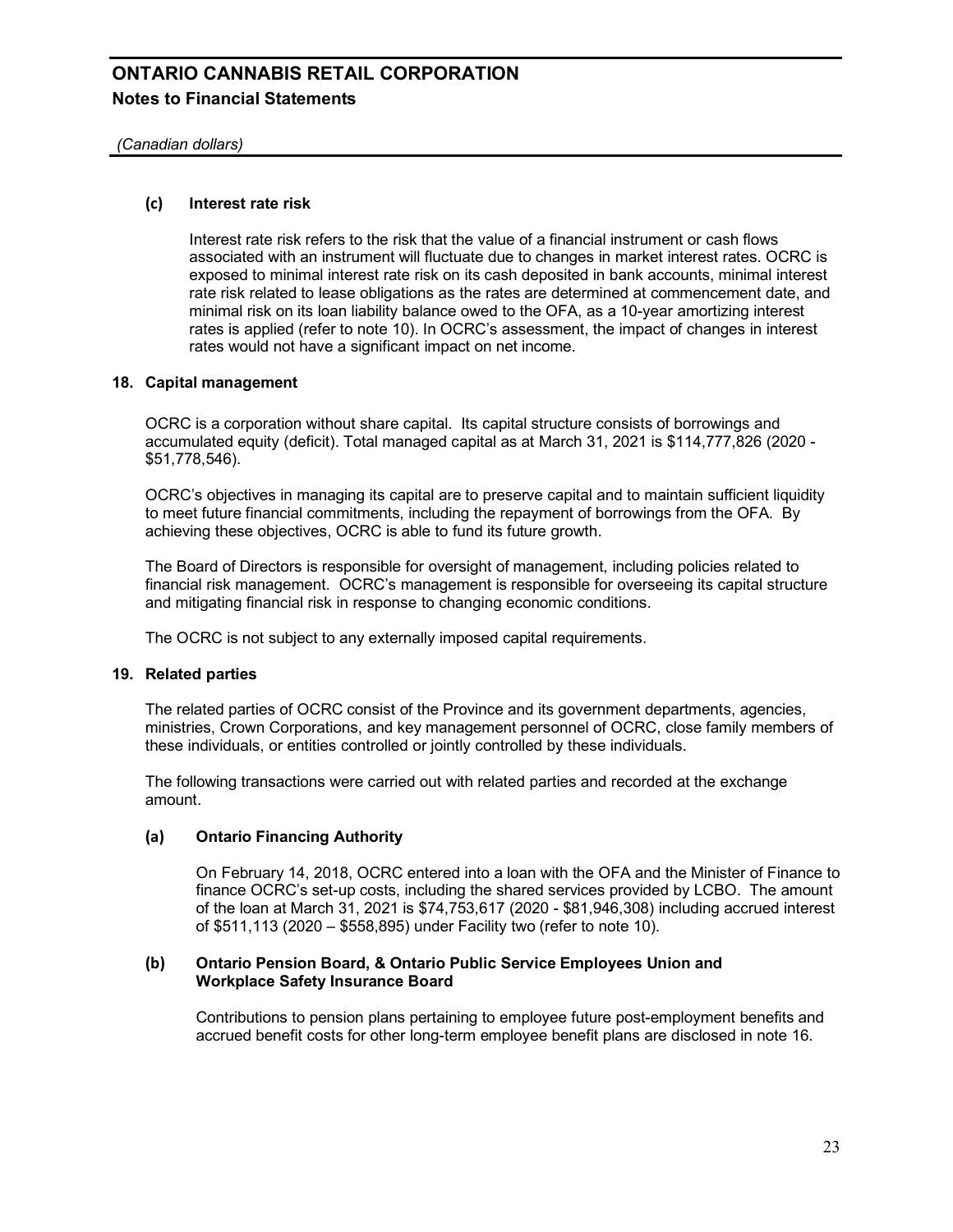### (c) Liquor Control Board of Ontario ("LCBO")

In support of OCRC's establishment and operations, LCBO provided shared services, goods and other property to OCRC that were recoverable by LCBO on a cost basis.

Costs invoiced to OCRC by LCBO were as follows:

|                                    | For the year ended<br>March 31, 2021 | For the year ended<br>March 31, 2020 |
|------------------------------------|--------------------------------------|--------------------------------------|
| Shared services:                   |                                      |                                      |
| Warehouse and logistics            |                                      | 1,237,094                            |
| Shared administrative services     | 65,162                               | 5,289,064                            |
| Property and equipment             | ٠                                    | (185912)                             |
| Reimbursement of OCRC own expenses |                                      | 5.966                                |
|                                    | 65,162                               | 6,346,212                            |

For the year ended March 31, 2021, LCBO did not have a receivable or payable balance with OCRC (2020 - \$4,263 receivable was included in trade and other receivables for transactions with LCBO, due to a net credit for proceeds of disposal of vehicles).

 LCBO entered into an arrangement with a warehousing services provider on behalf of OCRC. The warehousing services provider leases a warehouse facility from a third party. On July 1, 2019 the Warehousing services agreement with the service provider was assigned from LCBO to OCRC. Prior to that date, all warehousing and logistics expenses were paid by LCBO and included in the shared services expenses. All warehousing and services costs since the contract was assigned have been paid by OCRC.

### (d) Stewardship Ontario

OCRC is responsible under the Waste-Free Ontario Act, 2016, to pay municipalities through Stewardship Ontario, an industry funded waste diversion organization for costs associated with container waste and non-container waste recycled through municipal Blue Box systems. The OCRC started to contribute to Stewardship Ontario during the March 31, 2021 fiscal year.

For the year ended March 31, 2021, OCRC contributed \$56,626 and these expenditures are included in selling, general and administrative expenses in the Statement of Income and Other Comprehensive Income.

### (e) Key management personnel

Key management personnel are those individuals having authority and responsibility for planning, directing and controlling the activities of OCRC. Key management personnel include members of the Board of Directors as well as the President and Chief Executive Officer and top senior officers of OCRC. Board members receive a per diem remuneration for attending regularly scheduled meetings and for serving on the Finance and Governance Committee and the Human Resources and Compensation Committee.

Key management personnel compensation for the year ended March 31, 2021 was \$3,925,246 (2020 - \$2,010,083), comprised of salaries and benefits, directors' per diem fees, and other short-term employee benefits.